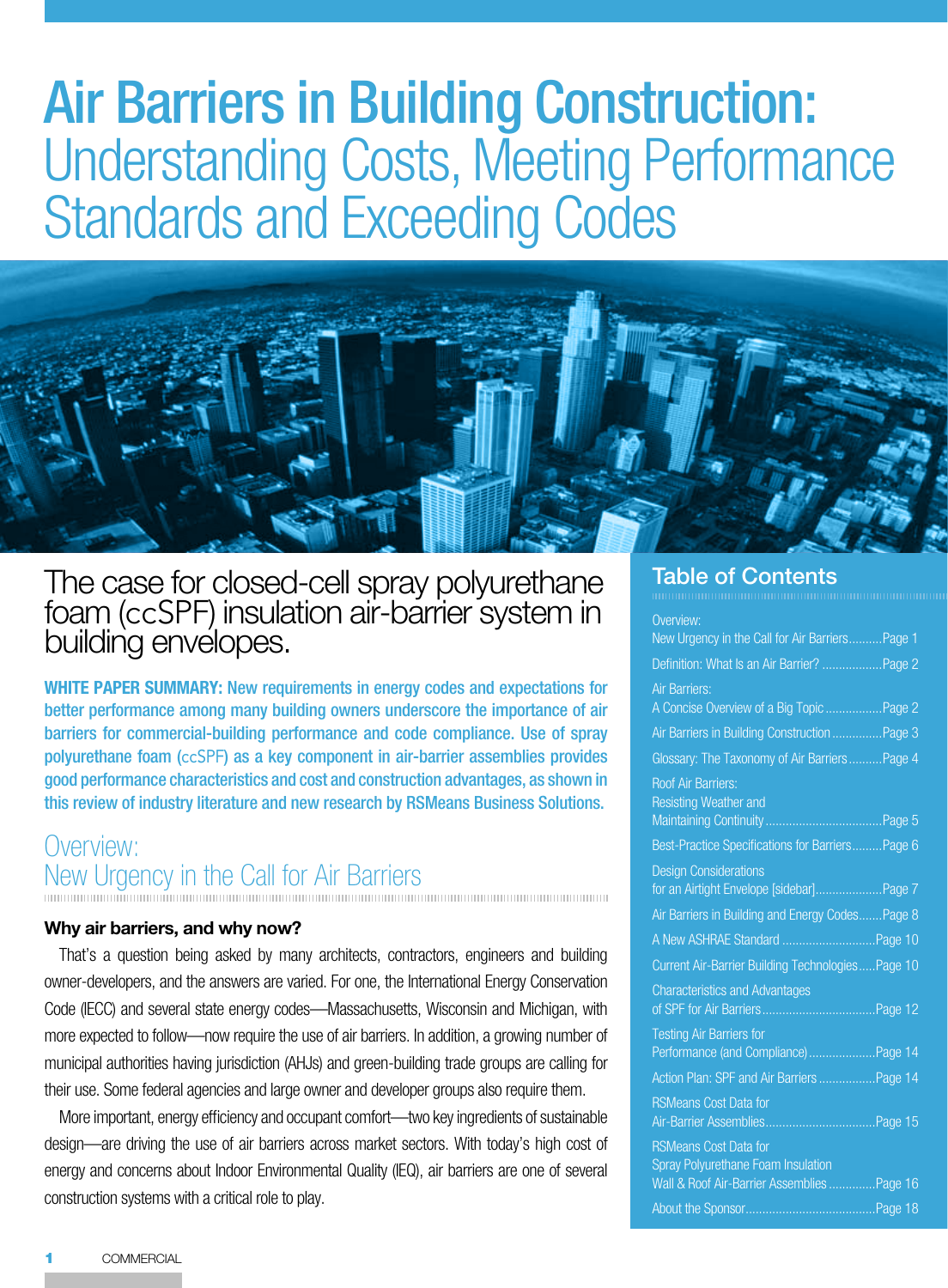#### Definition: What Is an Air Barrier?

*Air barriers* control the unintended movement of air into and out of a building enclosure. *Air-barrier* systems are made up of a number of materials that are assembled to provide a complete barrier to air leakage through the building enclosure. A building enclosure includes all "six sides" of a building—exterior walls, roof and foundation floor—and may also include separations within the structure. An air-barrier system essentially "wraps" the building shell and protects the building from the effects of air leakage. Uncontrolled air leakage can have detrimental effects on how a building functions in terms of occupant comfort, indoor air quality and energy usage, and it reduces the life span of a building.

What an air barrier actually is and does, let alone how one is properly specified, designed and constructed, is not well understood by many professionals. In spite of efforts by sustainability advocates, trade groups and proponents of more energy-efficient buildings, not everyone recognizes their effectiveness and the value of blocking air movement through the building enclosure. However, with today's all-time high cost of energy, coupled with the green building movement, airbarriersystems performance in the exterior walls, foundation/ floors and roof system are getting much more attention in the construction of high performance buildings.

In fact, air-barrier systems in nonresidential buildings are estimated to reduce air leakage by up to 83 percent, save on gas bills by more than 40 percent and cut down on electrical consumption in excess of 25 percent, according to simulations by the National Institute of Standards and Technology (NIST) of typical buildings without air barriers. Although the results of this particular NIST study have not been field tested, the results are compelling. Manufacturers and groups such as the Building Enclosure Council (BEC) have publicly confirmed the importance of air barriers to meeting energy benchmarks and to building performance and sustainability in general. Without an effective, continuous air-barrier system, conditioned air tends to escape through the building envelope, and the heating, ventilation and air-conditioning (HVAC) system has to work harder to keep the indoor environment comfortable. And, as the NIST report demonstrated, harder-working HVAC means higher energy bills.

In fact, the statistics from NIST and other academic and professional research groups have not only caught the attention of certain entities—such as the American Society of Heating, Refrigerating and Air-Conditioning Engineers (ASHRAE) and code officials in Massachusetts, Michigan and Wisconsin—but they have led to new awareness of the fact that air barriers also can increase both the longevity and durability of the building envelope. Considering that walls and roofs account for approximately 25 percent of total building construction costs, according to RSMeans data, bolstering the building envelope's quality makes a lot of sense.

In the following pages, we examine the energy and durability considerations of air barriers, as well as the bottom-line issues that drive the selection and specification of building air-barrier products today. In addition, we unveil new information on the relative costs of effective air-barrier assemblies as determined by RSMeans Business Solutions. We conclude with three constructive recommendations—an "Action Plan"—for consideration by building designers, constructors, developers and owners concerned about sustainability, building costs, energy efficiency and air barriers. First, we present an overview of air barriers, materials and installations costs; an update on current standards; testing for air-barrier compliance; and a discussion of closed-cell spray polyurethane foam (ccSPF) a highly effective product used to create air barriers.

## 1. Air Barriers:<br>
A Concise Overview of a Big Topic

What exactly are air barriers? These systems are made up of a number of materials that must be assembled to control the undesired movement of air into and out of the building enclosure. Without air barriers, uncontrolled air leakage can negatively affect the operating cost, day-to-day operation and life span of a building. For example, the escape of conditioned air, both in the summer and winter, causes building mechanical systems to work harder to condition occupied spaces. Yet with a proper air-barrier system in place, it may be possible to reduce the mechanical equipment size—a savings which could very well offset the cost of additional enhancements to the building envelope, such as increased effective R-value or the air-barrier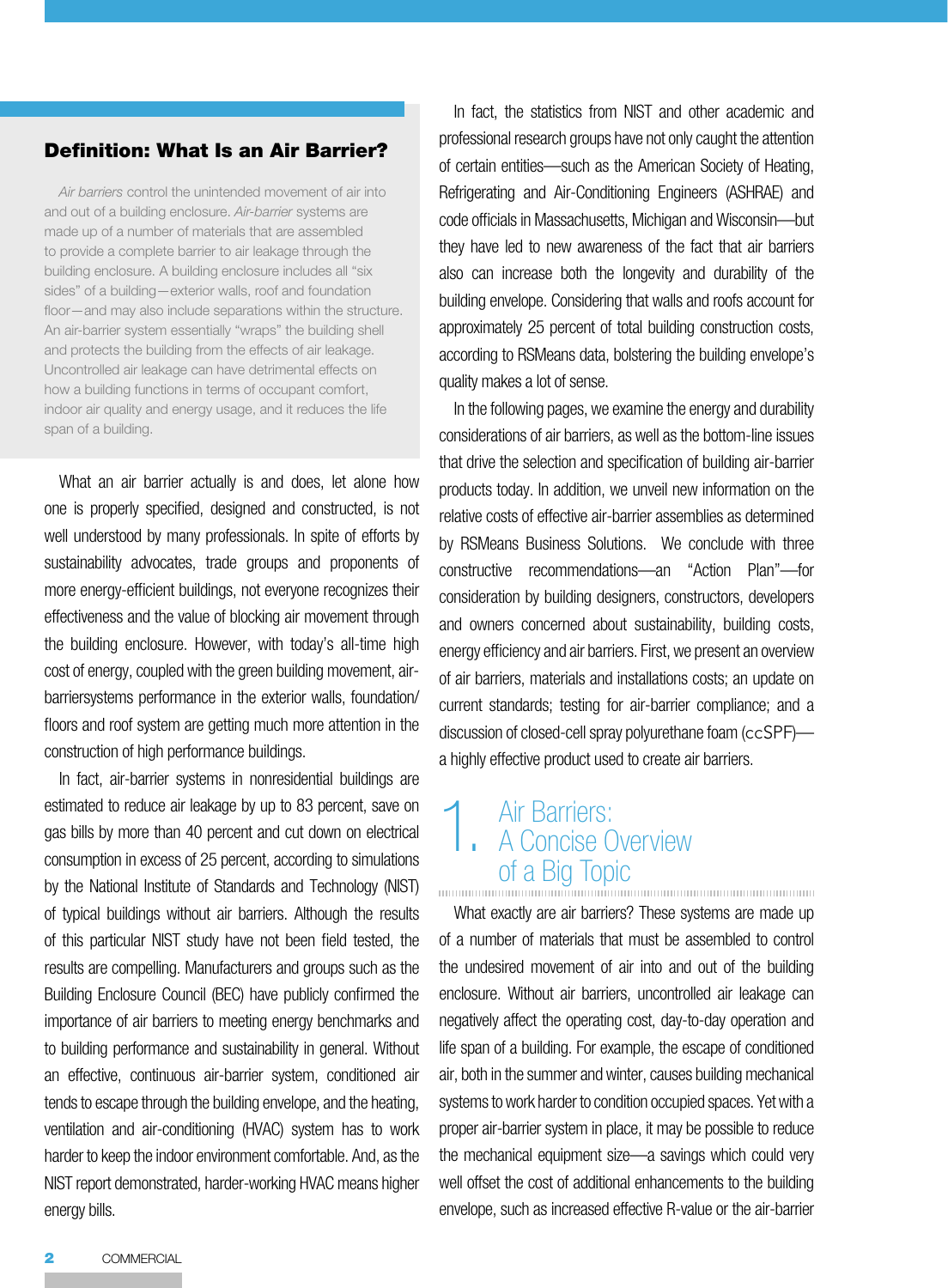assemblies themselves. Air barriers are often not considered simply because their proper design, performance and energysaving features are not well understood. However, according to air barrier experts, controlling energy costs requires controlling air leakage into and out of buildings.

In addition, air barriers keep pollutants out of building interiors more effectively than other types of construction approaches, which greatly helps improve the indoor air quality (IAQ). Air barriers also help prevent water vapor—which can condense and turn into liquid water, a key ingredient in corrosion and mold growth—from being transported by the air movement between the exterior and interior of the building envelope. "Air barriers are vital in preventing uncontrolled air migration through the building enclosure," says George M. Blackburn, III, AIA, CSI, general manager of Construction Consulting International, Carrollton, Texas, and an active BEC member. "Air leakage is a major factor in the amount of energy waste related to heating and cooling the air in buildings, as well as allowing higher volumes of water vapor to enter the building."

In the same vein, Judd Peterson, AIA, president of the Judd Allen Group, Edina, Minn., explains: "Uncontrolled air flow is the greatest source of moisture and condensation damage in exterior walls, as compared to simple vapor transmission. And uncontrolled moisture is the greatest cause of deterioration of building materials."

# 2. Air Barriers in<br>2. Building Construction

The control of air movement is critical to the control of moisture and the heating and cooling of a building in all climates and is determined by basic physics. The key elements affecting air barriers are wind, stack effects and mechanical pressures.

In addition, a narrow definition of what constitutes an air barrier will help building designers and construction professionals better visualize what goes into its construction and performance. For example, because air-barrier systems consist of specified and tested materials, components and assemblies, each element must be designed, manufactured and carefully installed to work together in order to effectively seal the building envelope. For clarity's sake, the Air Barrier Association of American (ABAA) recommends a single specification area for air barriers in

construction documents and a single reference section for *air-barrier assemblies*. A properly designed and formatted specification for the air-barrier system is critical for the building envelope to achieve maximum performance.

To better understand air barriers as a component of building construction, it's important to first understand the terminology. Key terms such as "air-barrier materials" carry distinct meanings. (See "The Taxonomy of Barriers," page 4.)

The key benefits of incorporating air barriers in building designs and specifications include creating good Indoor Environmental Quality (IEQ), or a comfortable and healthy indoor environment. Variables such as air temperature, relative humidity, direction of airflow and surrounding surface temperatures all affect indoor comfort. Air convective loops occur when the movement of warm and cold air creates drafts and discomfort while also transporting moisture. Air leakage occurs when either infiltration or exfiltration of indoor (treated) air and outdoor (untreated) air exchange places, bypassing intended barriers built into the building envelope. Air intrusion (also known as venting, "windwashing" or "breathing") occurs when the outside climate infiltrates the insulation system and bypasses the insulation barrier substrate, but not the interior walls—the gypsum board, for example—and ceiling substrate. This phenomenon does not count as air leakage, but it still robs R-value from certain insulation systems, especially those that are fibrous or have joints, cracks or gaps, such as board or panel insulations. Moreover, if air is warm and humid, condensation can occur in the wall cavity when the air contacts cooler surfaces, which can lead to mold growth and structural damage.

Air leakage, air convection and air intrusion play a big part in the loads on heating and cooling systems. Air leakage is measured in *air changes per hour* (ACH). Any air entering the building envelope must be heated or cooled and, often, humidified or dehumidified mechanically so that the building interiors regain their designed IEQ "comfort zone."

Air-barrier systems are designed to address buildingperformance issues. They can be categorized by various methods, but the most useful categorizations are based on the location, product format and vapor permeance of the airbarrier system components, according to two authorities on the subject, Dr. John Straube, P.Eng., of the University of Waterloo, and Dr. Eric Burnett, DIC, P. Eng. FASCE, of Pennsylvania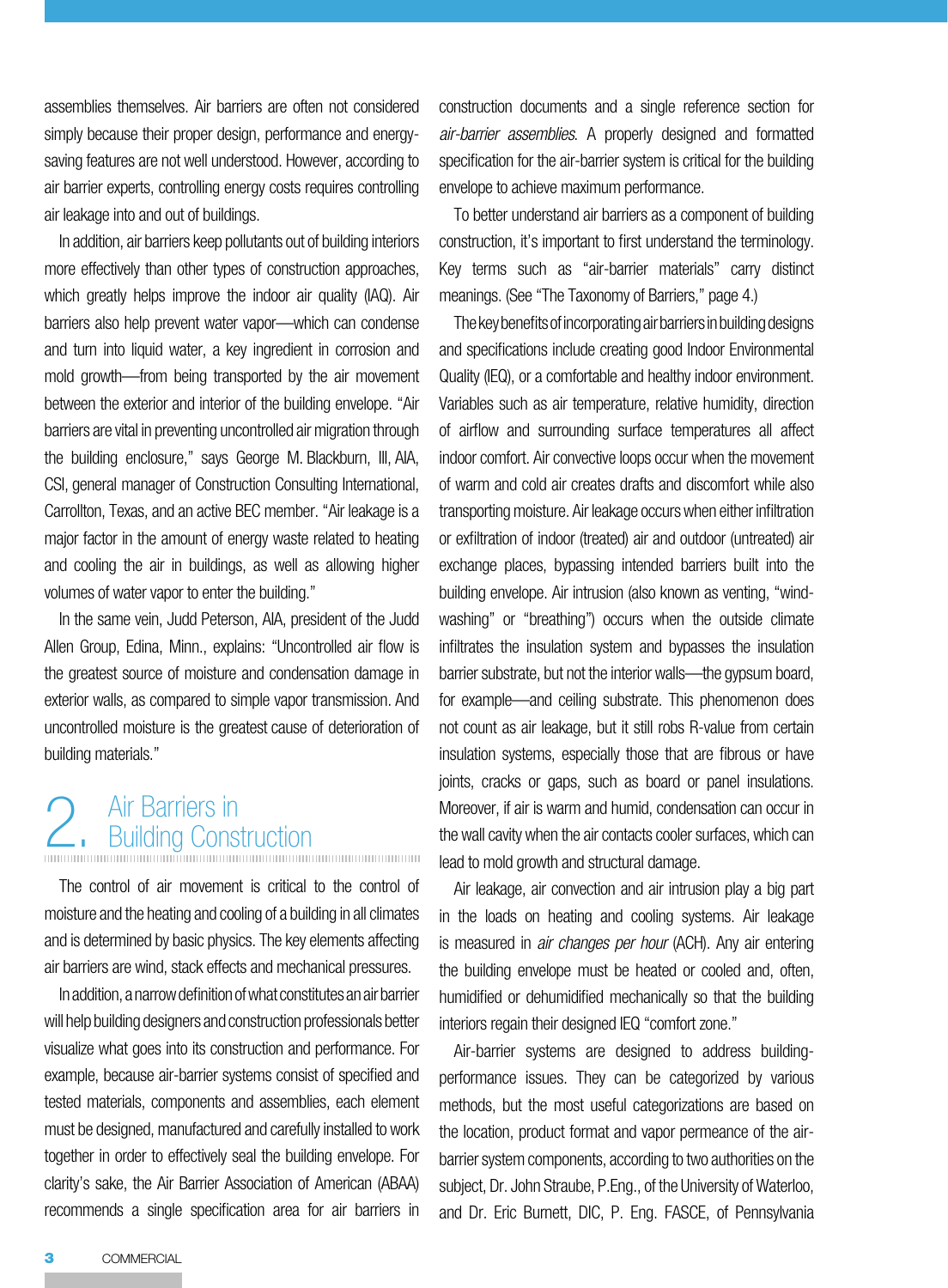#### Glossary: The Taxonomy of Barriers

For a quick overview of important air-barrier terminology, below is a brief list of key definitions:

Air Barrier - the primary material preventing or reducing the passage of air through the building enclosure system.

Air-Barrier Assembly - a collection of air-barrier materials and air-barrier components installed to provide a continuous barrier to the movement of air through building enclosures.

Air-Barrier Components – transitional element installed to provide a continuous barrier to the movement of air through building enclosures.

According to the Air Barrier Association of America (AABA), "air-barrier components" refers to the material or product used to connect different air-barrier materials or assemblies together to make the air barrier continuous. Examples of air-barrier components include materials used to connect the wall air-barrier assembly to a window or door assembly, a roof assembly or a foundation assembly. Components can also be used to connect two pieces of air-barrier material together to produce an assembly.

Air-Barrier Material – the principal element installed to provide a continuous barrier to the movement of air through building enclosures.

Air-Barrier System - a combination of air-barrier assemblies installed to provide a continuous barrier to the movement of air through building enclosures.

Simply having air-barrier materials in a building does not provide a continuous plane of air tightness. To achieve this, the various air-barrier materials must be joined together with air-barrier components.

Air Permeance – the air permeance of any air-barrier material, including drywall, is 0.02L(s/m2) at 75Pa. Consequently, any building material—of which there are hundreds—that has an air permeance equal to or less than this value qualifies as an air-barrier material.

Assemblies – A collection of air-barrier materials and components that are assembled together in a specific manner. A wall air-barrier assembly would include the main air-barrier material and then use air-barrier components to join the materials together, for example to connect to a window or door assembly, a roof assembly, a foundation and all penetrations. The overall performance of an airbarrier assembly is of far greater importance than the air permeance of the material.

Building Enclosure System - A system of building components and materials designed and installed to provide a barrier between the interior spaces in the building and the exterior environment. The system is designed and constructed to protect the building's interior environment from the effects of weather as well as: the intrusion of noise; pollutants; hazardous or deleterious conditions and materials; and unwanted organisms. A building enclosure system also provides structural resistance to both natural and unnatural forces, in addition to adding aesthetic value to the building.

Insulation materials that are not self-sealing and monolithic no matter what the "R" Value of the insulation material will not stop this waste of energy and money.

ccSPF - closed-cell spray polyurethane foams "A" component is a polymeric isocyanate containing reactive isocyanate groups. The "B" component is a combination of polyols, catalytic agents and non-ozone depleting HFC-245fa blowing agent.

State University. The fact that many vapor barriers also retard or eliminate airflow sometimes causes confusion between air-barrier and vapor-barrier systems. Since air barriers are generally designed to stop air movement through a building wall, roof, foundation and the like—collectively, the "building enclosure"—this capacity of the materials or systems must be tested.

To test an air-barrier assembly for air leakage, ASTM E 2357-05 guidelines are used. Results include values describing the *air permeance* of the material—the amount of air that passes through—and the air permeance of the components as well as the air leakage that results from joining all the pieces together. Minimum standards provide the cutoff for performance requirements: The prescribed air leakage of an air barrier component and materials may not exceed 0.02 L/s/m2 at 75Pa, which is 0.004 cfm2/ft at 1.57 psf per ASTM E-2178-03.

The issue of installation is also a critical consideration in that a manufacturer must outline in writing the system's performance characteristics and declare the level of skill of the installer, along with the process and methods required to assemble the various materials to achieve an effective air-barrier system. In fact, most manufacturers require their installers to be trained in their specific installation process and prove that they have the knowledge to install the materials properly through certification programs. Having air-barrier installers who are formally trained and individually certified in air-barrier system application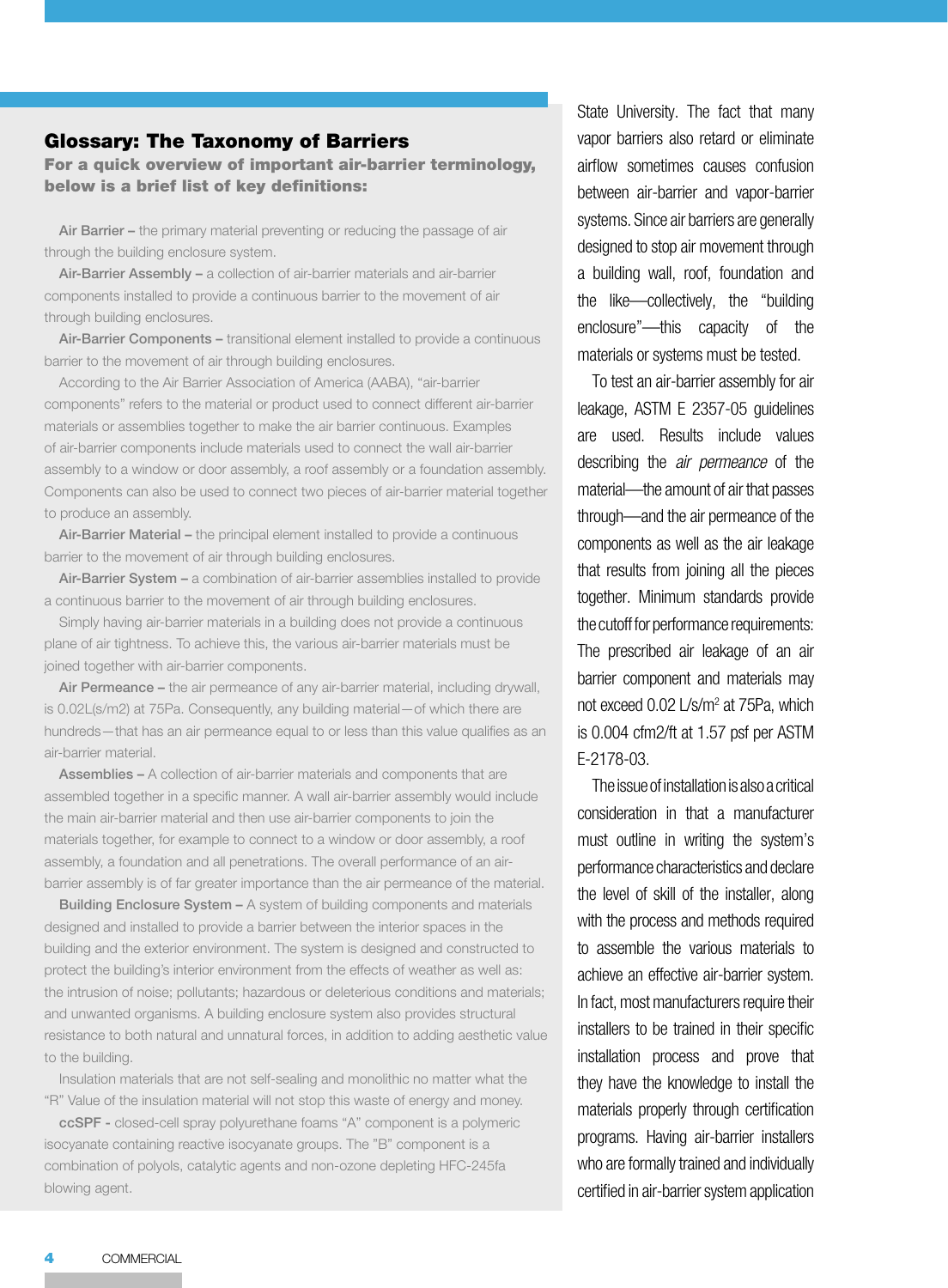and technology processes improves the chances of getting an effective, well-designed installation with maximum long-term benefits.

Consider the fact that labeled R-values are rarely achieved in practice because most insulation systems are not air barriers and therefore allow leakage of air into and out of buildings. According to Oak Ridge National Laboratories (ORNL), "Common installations of fiberglass batts result in a 28 percent decrease in labeled R-value"—primarily due to air leakage. A study sponsored by Kansas State University's Engineering Extension similarly concluded that "small voids in wall cavities or at the end of a batt of 1 to 2 percent of the insulation area can result in a 25 to 40 percent loss of Rvalue." These findings highlight the effect of joints, cracks and other small openings in insulation systems that do not incorporate an effective air-barrier system. With an average 8 mph wind, air movement through fibrous insulation can result in a loss of R-value up to 30 percent.

However, there is an air-barrier system that, when installed correctly, provides effective insulation as well. Closed-cell spray polyurethane foam (ccSPF) is unique in serving as both as an insulation system and as an air barrier in a single product application. This is primarily due to the fact that ccSPF is a seamless and fully adhered system.

## 3. Roof Air Barriers: Resisting Weather and Maintaining Continuity

While a roof membrane can be considered an air-barrier material, it is important to note that only fully adhered roof systems operate effectively as part of the entire building envelope air-barrier system. Mechanically fastened and ballasted roof systems cannot be considered effective when looking at the entire building envelope air barriers system. Because such systems can displace and momentarily billow or pump air into and out of the system from other areas where air leakage occurs, such as joints, cracks and other openings in the building's external envelope, they cannot contain air without displacement. This displacement creates air leakage into and out of the building. Consequently, another air-barrier system must be selected to complement mechanically fastened and

ballasted roofing systems, adding additional material, labor and scheduling costs.

Choices include peel-and-stick membranes or air and vapor barriers on the inboard side of the roof system—depending on interior conditions and climate/weather suitability—or taped gypsum underlayment board beneath the insulation and against the deck; either can be used in a system with adhered underlayers of thermal protection board and insulation. However, those layers must be designed and tested to withstand maximum wind loads without displacement. In additional to the field of the roof needing to perform as an air barrier, all penetrations and roof/wall connections need to be air sealed using air-sealing transition membranes and/or closed-cell spray polyurethane foam which can be dispensed from a spray rig, or single and plural component cans or kits of spray applied foam.

In a technical research white paper on *Energy Performance of SPF Roofs* by Dr. Mark Bomberg, P.E., and Dr. Marcin K. Pazera of Syracuse University (with John Nolan), the authors state that R-value loss at roof-insulation board and panel insulation can de-rate labeled R-values by up to 16 percent to 22 percent. This is due to the effects of joints and gaps between the insulation boards, along with fasteners—typically steel screws and plates—which transfer heating and cooling through conduction and radiant-transfer mechanics. Covering a roof with ccSPF, on the other hand, was shown to have no deleterious effect on stated R-values—while also providing a highly effective, fully adhered air-barrier system.

According to Dr. Joseph Lstiburek, P.E., a principal of Building Science Corporation (BSC), air-barriers are "of critical importance" at connections between the roof and walls, walls and foundation and at all building envelope connections and penetrations: parapets, roof edges, equipment curbs, drains, pipes, windows, doors and the like. The greatest source of air and energy leakage from a building is at these *critical building envelope connections*, which require a critical air seal. In March 2006, BSC assembled and evaluated available information regarding the use of closed-cell spray polyurethane foam (ccSPF). The study focused on building enclosure design, including foundation, wall, cladding and roof construction as well as interior finishes. According to BSC, the unique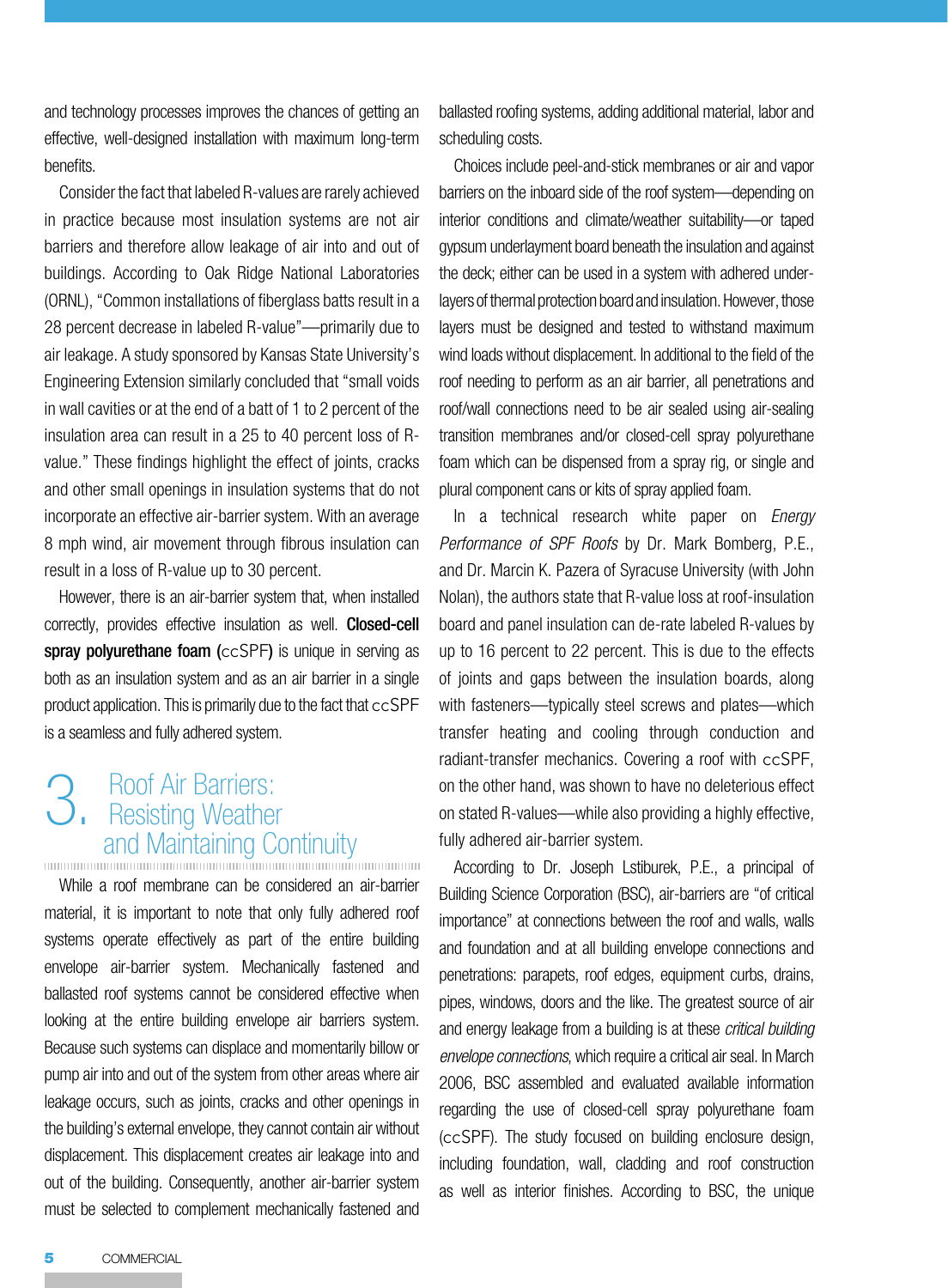characteristics of ccSPF set it apart from all other insulation materials, delivering high R-value per inch, airtightness, low permeability, good material strength and good "liquid water holdout," or rain control.

Beyond providing an effective thermal, moisture and air barrier, ccSPF can assist in controlling condensation and improving IEQ by reducing air leakage and infiltration due to pressure differential caused by the *stack effect*. According to engineers and construction experts, the stack effect is the primary air-leakage route and occurs as rising warm air creates positive pressure against the top of a building and negative pressure at the bottom. Wind also plays a role by developing airflow around the building, creating pressure differentials that can pull large volumes of air into and out of buildings even if they are well insulated. As the air moves, it transports warm or cool air along with moisture into and out of the building, often to a *condensing surface*. On any condensing surfaces below the dew-point temperature, water will form.

Fan pressures can also create negative pressure on the building envelope, drawing in cool, dry air in the winter and hot, humid air in the summer. Alternatively, positive fan pressures push warm, moist air into the building envelope in the winter, depositing condensation on surfaces within wall and roof enclosures.

Mitigating the stack effect starts by dealing with air leakage from the building envelope. Air-sealing building envelope penetrations, ducts, rim joists and window details assists in providing a tight air barrier and also can eliminate passageways for insects and rodents into the structure.

In order to control the bypassing of air due to stack effects and other forces, continuity of the roof, wall and foundation air-barrier systems is of critical importance. Enclosure experts strongly recommend a pre-construction conference on the air-barrier system involving all the pertinent trades including the wall air-barrier subcontractor, window and door subcontractor, sealant subcontractor and roofing contractor. Together, the group will work out how to best connect the roof air barrier and the wall air barrier, as well as the sequence of making airtight and flexible connections. It is also important for the team to ensure that the materials being joined together are compatible.

One additional caveat: As described in the green-building resource *Whole Building Design Guide*, penetrations into roof systems, such as ducts, vents and roof drains, must be dealt with methodically as well. Suggestions include using ccSPF or another sealant or membrane to airtighten those penetrations at the targeted air-barrier layer. The National Roofing Contractors Association (NRCA) recommends ccSPF to air seal roof edges and penetrations for both new construction and re-roofing. Rene Dupuis of Structural Research Inc. of Middleton, Wis., produced two technical committee reports highlighting the advantages of using spray polyurethane foam in commercial roofs and roof flashings details.

## 4. Best-Practice Specifications<br>
Fig. 3. The Barriers<br>
The Barriers<br>
The Barriers<br>
The Barriers<br>
The Barriers<br>
The Barriers<br>
The Barriers<br>
The Barriers<br>
The Barriers<br>
The Barriers<br>
The Barriers<br>
The Barriers<br>
The Barriers<br> for Barriers

Fortunately, design professionals can avail themselves of useful guidance and tools when it comes to specifying air-barrier systems. In particular, the American Institute of Architects (AIA), and the Air Barrier Association of America (ABAA) offer construction specifications for self-adhering sheet air barriers, fluid-applied membrane air barriers and spray polyurethane foam. Other resources include air-barrier system manufacturers that have three-part CSI formatted guide specifications and prequalified lists of approved or certified contractors and that offer detailed written information about their "Quality Assurance Program."

In addition, the ABAA has developed a Division 1 Specification delineating the administrative and procedural requirements for designing an airtight building enclosure that successfully controls the infiltration or *exfiltration* of air. Also included is information on: inspection and testing services required to verify compliance; how to coordinate the construction of an airtight building enclosure between subcontractors; and customized fabrication and installation procedures. (See "Design Considerations for an Airtight Envelope," page 7.)

The rapid growth of air barriers in commercial construction has been driven by early adopter design professionals and states such as Vermont, Pennsylvania, Connecticut, West Virginia, New York, Illinois and Massachusetts, which recognize the value of the advanced technology and design of a quality air-barrier system.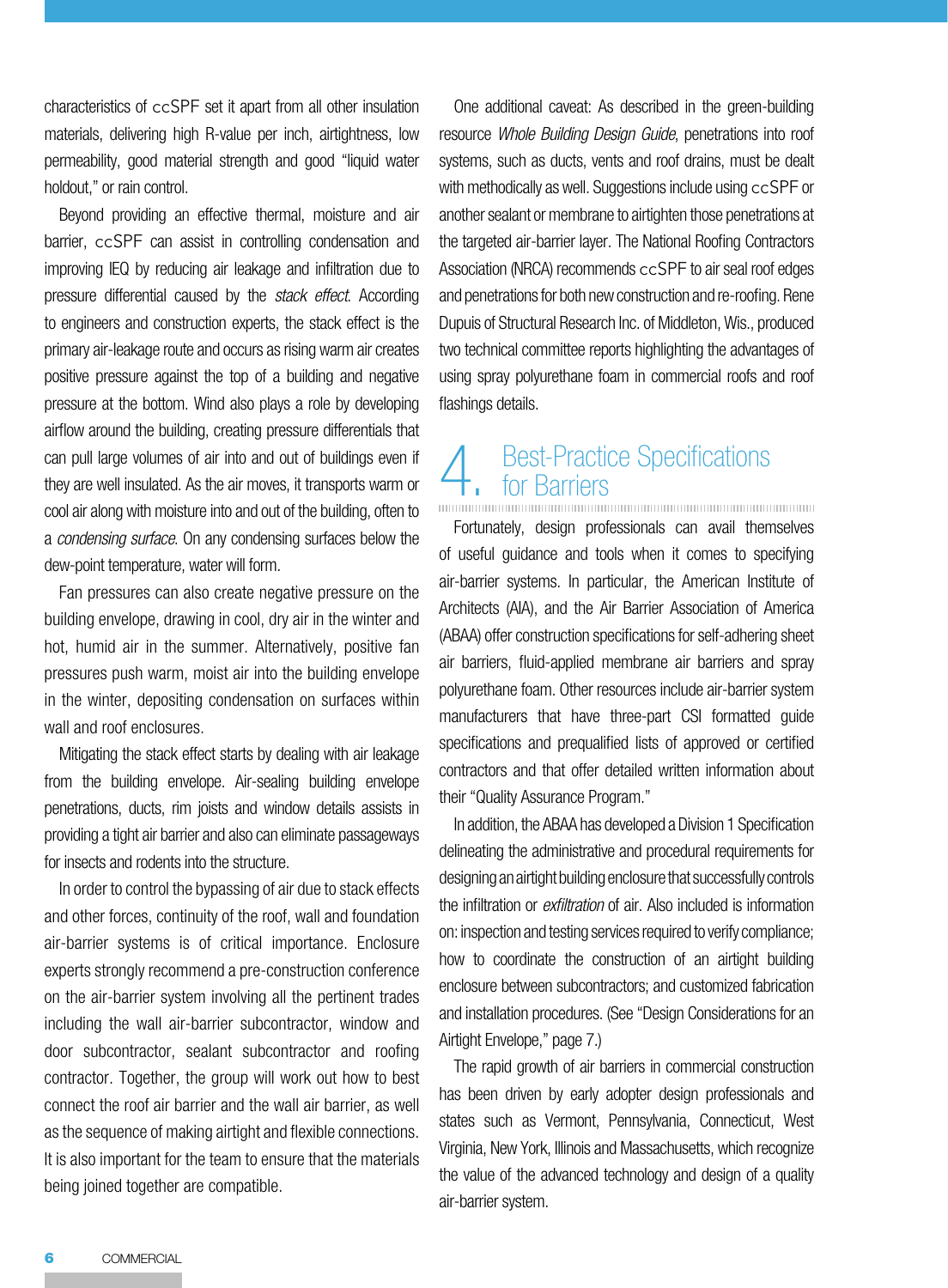#### ASHRAE Design Considerations for an Airtight Envelope

In order to successfully design an airtight building envelope—an element that is crucial to proper and efficient HVAC system functioning—the following design tips are offered by the ASHRAE Journal:

- Design the exterior envelope and its components to withstand the combined design wind, stack and fan pressures in an airtight manner.
- Design an air-barrier system into the building envelope that can take this pressure, both positive and negative, without displacement or failure. For areas within a building with significantly varying climates, include an air-barrier system into the separation between the two areas, such as between pools and offices, or humidity-controlled areas and adjacent uncontrolled areas.
- Separate shafts—elevators, stairs, ducts and atria—from the floors they serve by airtight assemblies. Provide vestibules and gasket doors and access panels to control transfer of stack pressure.
- Separate pollutant areas such as photocopy rooms, chemical or cleaning storage areas, toilets and garages with gasket doors, and make the surrounding partitions airtight at the deck and floor.

Adding to that list, Wagdy Anis, AIA, LEED AP, principal of Boston's Shepley Bulfinch Richardson and Abbott, was quoted in the March 2005 issue of the ASHRAE Journal, recommending that the air-barrier system should be:

- Constructed of relatively air-impermeable materials and assemblies, interconnected with flexible joints.
- Continuous throughout the enclosure.
- Structurally supported to withstand positive and negative air pressures (including design wind pressures and gusts, as well as persistent low pressures such as stack effect and fan pressurization) without displacement or failure.
- Durable to last the life of the enclosure if inaccessible, or maintainable if it can be accessed.

In addition, Anis, who also chairs the Building Enclosure Technology and Environmental Council (BETEC) of the National Institute of Building Sciences (NIBS), points out that the air-barrier system should be clearly identified by the architect in the construction documents on the building-enclosure details, with a strong focus on intersections of different enclosure systems and transitions. "You have to be able to trace through from one identified plane of airtightness in the first assembly through a sealed joint to the plane of airtightness in the adjacent assembly," Anis explains.

In general, it's important to emphasize the fact that the building envelope is part of the mechanical system, even though it is designed by architects (who may not be aware of this) and built by contractors (who may not be particularly focused on airtightness). This being the case, more education, knowledge and informed collaboration about the critical function of the building envelope is crucial to the propagation of these best practices.

Yet another tool available to designers in Massachusetts, where air barriers are required by code, is free envelope energy-code training, which includes design guidance on airbarrier technology, offered by the state and funded by the U.S. Department of Energy (DOE).

Fortunately for design professionals, responsibility for dealing with compatibility of air-barrier materials, components to join the materials together and the proper handling of penetrations generally falls to any manufacturer who wishes to declare that it provides a total air-barrier assembly solution. Air barriers are complete systems and assemblies, and working with a complete air-barrier system manufacturer cuts down on trial-and-error mixing and matching of materials and components.

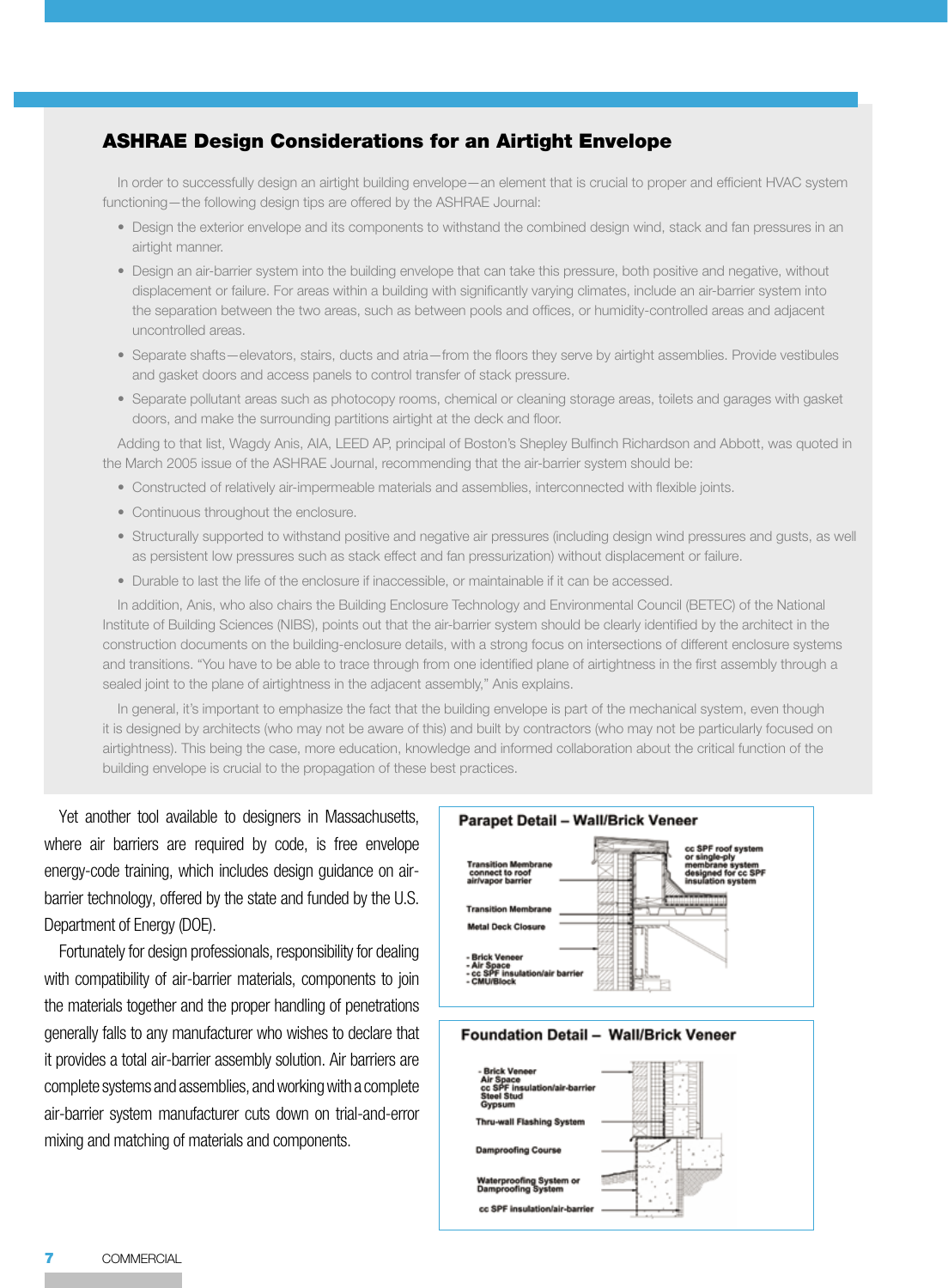







## 5. Air Barriers in<br>5. Building and Energy Codes Iding and Fnergy Codes

With all of the buzz on air barriers, more and more authorities having jurisdiction (AHJ) are jumping on the Massachusetts bandwagon—actually, they are following the lead of the Canadian Building Code, which has required air barriers since 1990. (Massachusetts came a decade later, in 2001.) Of late, Wisconsin and Michigan changed their building/energy conservation codes to include air barriers, and a number of states, including Louisiana, New Jersey, Ohio and Vermont, have adopted ASHRAE 90.1-2004, which requires that all critical details in buildings be airtight.

As more entities adopt such standards, air-barrier systems and assemblies will become more and more of a critical design component in all buildings.

"The codes and standards play a huge role in the use of air barriers and other construction methods that help buildings operate more efficiently and with greater respect for our health and environment," says one industry technical expert. "As the use evolves, craftsmen must be trained and field applications must be inspected for compliance to specifications. This generally moves toward installation instructions and training programs from manufacturers and industry trade associations. Now, we start to have nationwide acceptance of the practices and are well on the way to acceptance of the air-barrier systems as being the norm with all construction of commercial buildings."

Today, the codes and standards affect building design-andconstruction teams and are setting the stage for more air-barrier requirements:

- Canadian Codes spurred action. In general, most codes have followed the National Building Code of Canada's generally accepted airtightness requirements of 0.02 L/(s-m2)at 75 Pa pressure (0.004 cfm/ft2 at 1.57 psf). •<br>•<br>•
- **ASHRAE's limited requirements.** Although ASHRAE 90.1-2004, which is based on the International Energy Conservation Code—the basic energy building code for the United States—does include an airtightness requirement, it is somewhat limited. Consequently, the ASHRAE Standard 90.1 Envelope Subcommittee has formed a task group to consider updating the standard to require a continuous airbarrier system. Basically, the current standard offers detailed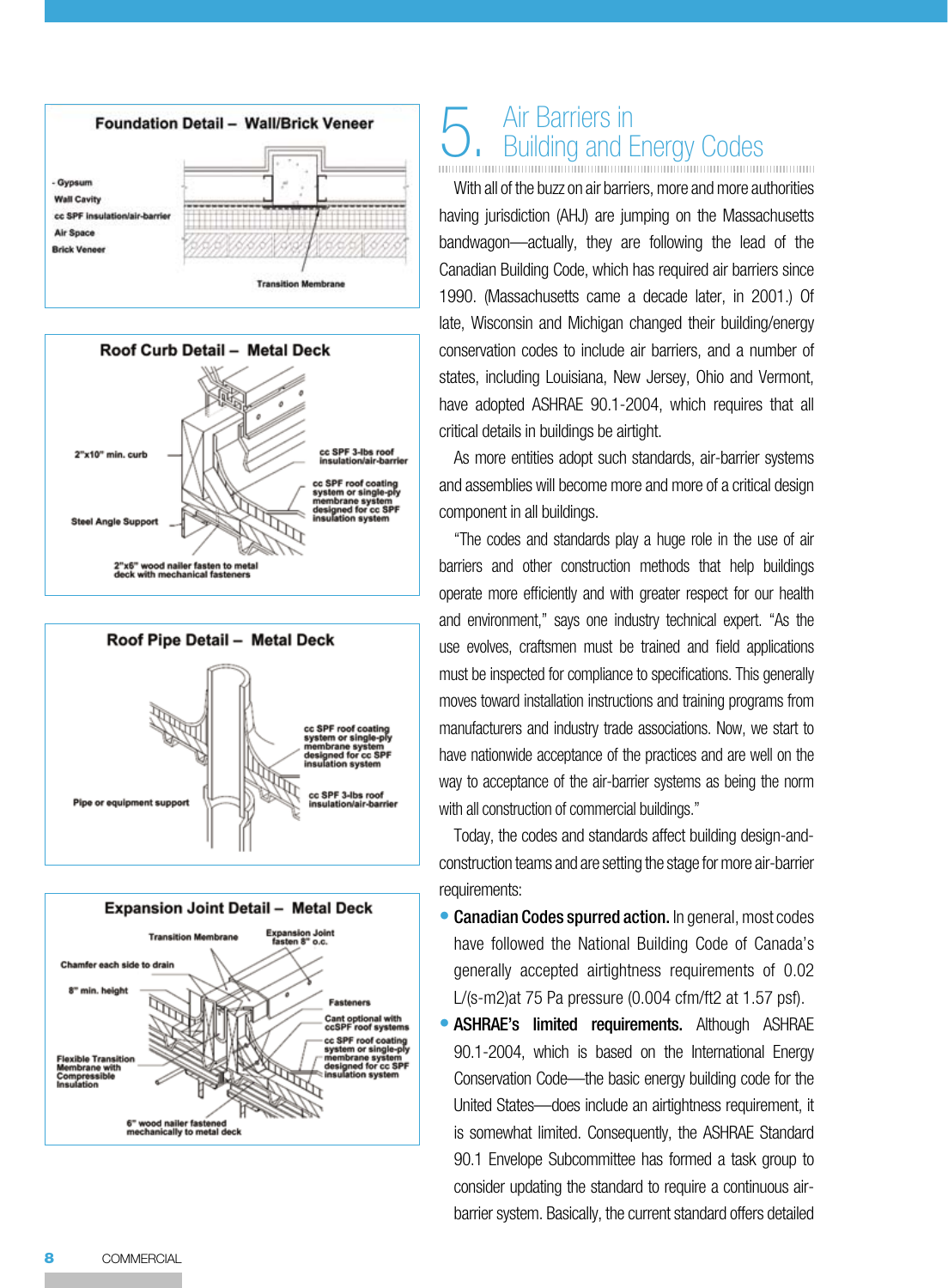#### State Code Status Table (July 2007)

- AK Residential: 2006 IECC, Effective April 1, 2007
- CO 2003 IECC or any successor edition for any jurisdiction that has adopted a building code, Effective July 1, 2007
- GA Amendments to the 2000 IECC, Effective January 1, 2007
- IA 2006 IECC, Effective January 1, 2007 (Until March 31, 2007, buildings could comply with previous code)
- ID 2006 IECC Effective January 1, 2008
- KY 2006 IRC, 2006 IBC Effective August 6, 2007
- LA Commercial: ASHRAE 90.1-2004 Residential: 2006 IRC with Energy Provisions Signed by governor on June 22, 2007 – effective date to be announced
- MA Residential: Code for Single- and Two-Family Dwellings; latest (7th) edition based on the 2003 IRC and IBC with state-specific amendments, Effective April 1, 2007 (Until October 1, 2007, buildings could comply with sixth edition)
- MD 2006 IECC, Effective July 1, 2007
- NH Amendments to the New Hampshire Energy Code that will upgrade energy provisions to 2006 IECC, Effective August 17, 2007
- NJ Commercial: ASHRAE 90.1-2004; Residential: 2006 IECC, Effective February 20. 2007 (Until August 20, 2007, buildings could comply with previous code)

quantitative limits for air leakage through fenestration and doors, but only general qualitative guidance for the opaque portion of the building envelope. In other words, sealing, caulking, gasketing or weather-stripping such locations as joints around fenestration and doors, and junctions between floors, walls and roofs is required, but there is no quantitative air-leakage limit specified for the walls, roof and foundation assemblies and other envelope components or the building as a whole.

• Massachusetts leads the states. The Massachusetts Commercial Energy Code was the first jurisdiction to mandate air-barrier systems in non-residential construction. Looking at the energy code, one notes that the language conforms to DOE program goals to reduce building energy consumption by 25 percent by the year 2010, and 50 percent by 2020.

The exact language in the Massachusetts energy code, which appears in section 1304.3 *Air Leakage* of 780 CMR, Chapter 13, reads: "1304.3.1 Air Barriers: The building envelope shall be designed and constructed with a continuous air barrier to

- NV Clark County, Las Vegas, North Las Vegas, Henderson, Boulder City, Mesquite: Southern Nevada Energy Code based on 2006 IECC, Effective May 1, 2007
- NY Commercial: 2003 IECC; Residential: 2004 IECC with state amendments, Effective August 1, 2007 Tentative date)
- OH Commercial: IECC 2006/ASHRAE 90.1-2004; Residential: IECC 2006, Effective July 1, 2007 (Until December 31, 2007, buildings may comply with IECC 2003)
- PA 2006 IECC, Effective December 31, 2006
- RI 2006 IECC, Effective August 1, 2007
- SC 2006 IECC, Effective July 1, 2008
- UT 2006 IECC, Effective January 1, 2007
- VT Commercial: 2005 Vermont Guidelines for Energy Efficient Commercial Construction, based on the 2004 IECC supplement with amendments to reference ASHRAE 90.1-2004, Effective January 1, 2007
- WA Washington State Building Code upgraded with 37 energy provisions (More stringent than 2006 IECC), Effective July 1, 2007 United States Army Corp. of Engineers for all military buildings

Source: Building Codes Assistance Project

control air leakage into, or out of the conditioned space." The code then stipulates that the air barrier:

- Be continuous, with all joints made airtight.
- Have air permeability of less than 0.004 cfm/ft2 under a pressure differential of 0.3 in. water (1.57 psf).
- Be capable of withstanding positive and negative combined design wind, fan and stack pressures on the envelope without damage or displacement.
- Effectively transfer wind load to the structure. •
- Be durable and maintainable.
- Be joined in an airtight and flexible manner to the air-barrier material of adjacent systems, allowing for relative movement of systems.
- Have a connection that can be made between: foundations and walls; walls and windows or doors; different wall systems; wall and roof; wall and roof over unconditioned space; walls, floor, and roof across construction, control and expansion joints; and walls, floors and roof to utility, pipe and duct penetrations.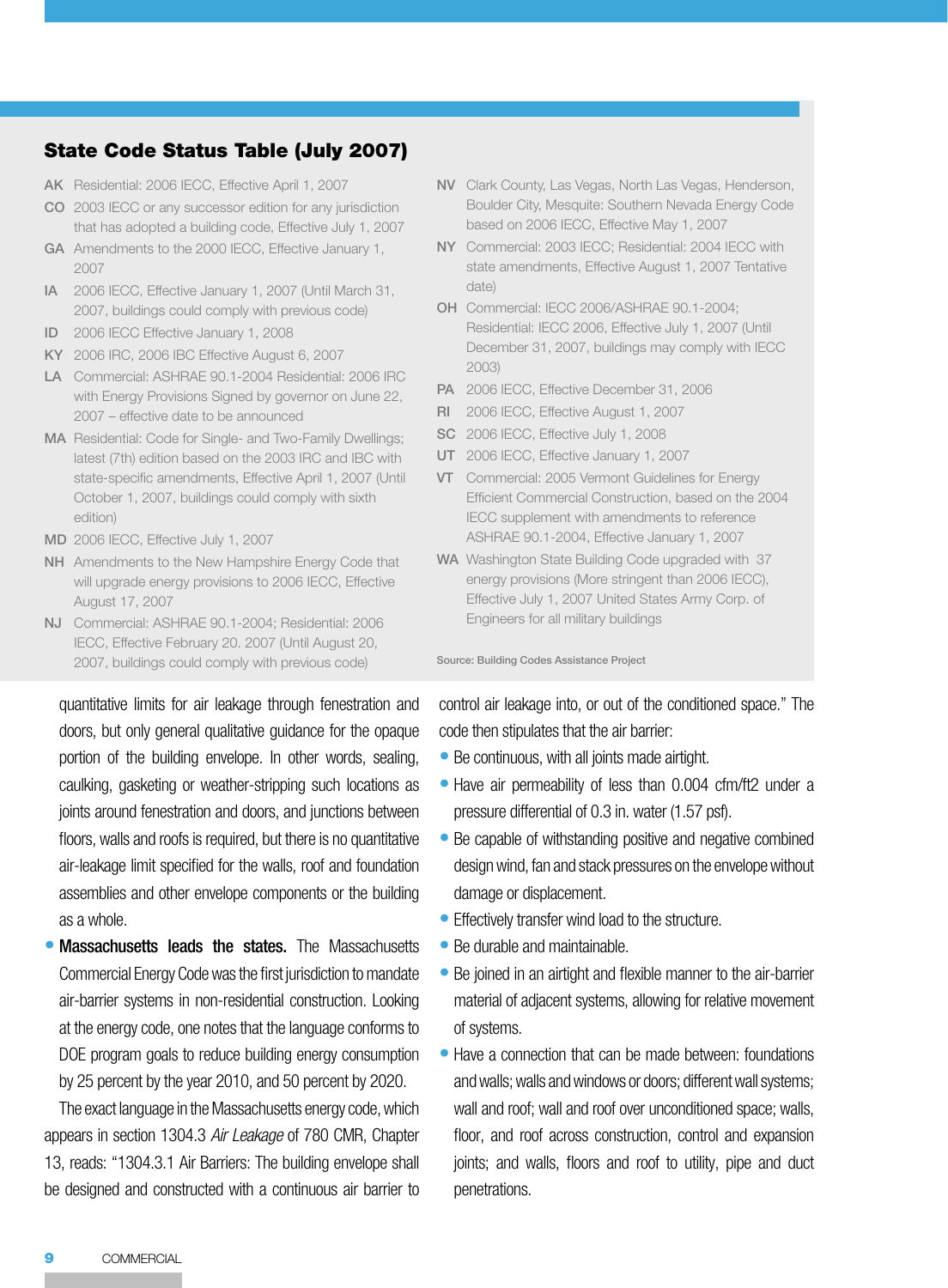### 6. A New<br>6. ASHRAE Standard ASHRAE Standard

Influenced by NIST's findings and by calls for more sustainable types of construction, ASHRAE has been considering new and more restrictive language in ASHRAE 90.1. In fact, the Envelope Subcommittee has called for the inclusion of a continuous air barrier as a requirement in ASHRAE Standard 90.1.

As a proponent of the "air-barrier addenda," Wagdy Anis, AIA, LEED AP, principal of Boston's Shepley Bulfinch Richardson and Abbott was instrumental in focusing attention on better practices and codes. (He also assiduously promoted the improvement of the energy code in Massachusetts.) In "ASHRAE 90.1 Air barrier Addenda EC96–06/07," Anis proposed the addition of language requiring more clarity in the building drawings and documentation, as well as having air-barrier components of each envelope assembly "clearly identified on construction documents and the joints, interconnections and penetrations of the air-barrier components … detailed." Anis also contended that the term "air barrier" be adequately defined, adding the following text:

*The building thermal envelope's opaque assemblies shall include an air barrier that shall control infiltration by: 1. Using materials that have an air permeance not exceeding 0.004 cfm/ft2 (1.57psf) (0.02 L/s.m2 @ 75 Pa) in accordance with ASTM E 2178-05 or other approved method; or: 2. Using assemblies of materials and components that have an average air leakage not to exceed 0.04 (1.57psf) (0.2 L/s.m2 @ 75 Pa)in accordance with ASTM E 2357-05 ASTM E 1677-05 or other approved method; or: 3. Testing the completed building and demonstrating that the air-leakage rate does not exceed 0.40 cfm/ft2 (1.57 psf) (2.0 L/s.m2 @ 75 Pa) in accordance with ASTM E 779-03, or other approved method. Openings and penetrations in the building envelope air barrier shall be sealed with caulking materials or closed with gasketing systems compatible with the construction materials and location. Joints and seams shall be sealed in the same manner or taped or covered with a moisture vapor-permeable wrapping material. Sealing materials spanning joints* 

#### *between construction materials shall allow for expansion and contraction of construction materials.*

The proposed new ASHRAE revision also set forth four key standards to be references in the energy standard. The reason? "Although the current code language addresses air sealing, the end result is uncertain because there are no performance requirements to meet. The additional language ensures better attention will be given to achieving a tight envelope," reads the proposal.

The case for increased performance in codes is strong, as the proposed revision detailed, with DOE and ORNL data to back it up. Moreover, the IECC already recognizes the importance of such a measure to reducing energy waste, costs and carbon production.

# 7. Current Air-Barrier<br>
Building Technologies

According to many experts, practitioners and enclosure specialists, one of the leading materials that meets (and, in most cases, exceeds) these air-barrier code requirements is closed-cell spray polyurethane foam (ccSPF). "I believe there is a consensus among building enclosure experts that ccSPF insulation is one of the most effective methods of installing a continuous, high-performance, simultaneous insulation and air barrier," says Peterson of the Judd Allen Group. "It is really a very multi-faceted, effective solution in creating air barriers."

While many people are familiar with ccSPF being used effectively as an Energy Star®-rated, environmentally friendly system that provides superior thermal insulation and enhanced wind-uplift properties, it's not generally known that ccSPF can be used to insulate and serve as a water, vapor and air barrier in roofs, walls, foundations and floors in commercial buildings. Yet research shows that ccSPF offers good performance in resisting moisture transmission and condensation because of its low vapor permeance and air-sealing capabilities. As a material, ccSPF is a two-component product that is manufactured on the jobsite and spray applied, taking advantage of the molecular behavior of the engineered formulations that optimizes performance for a specific application. Like other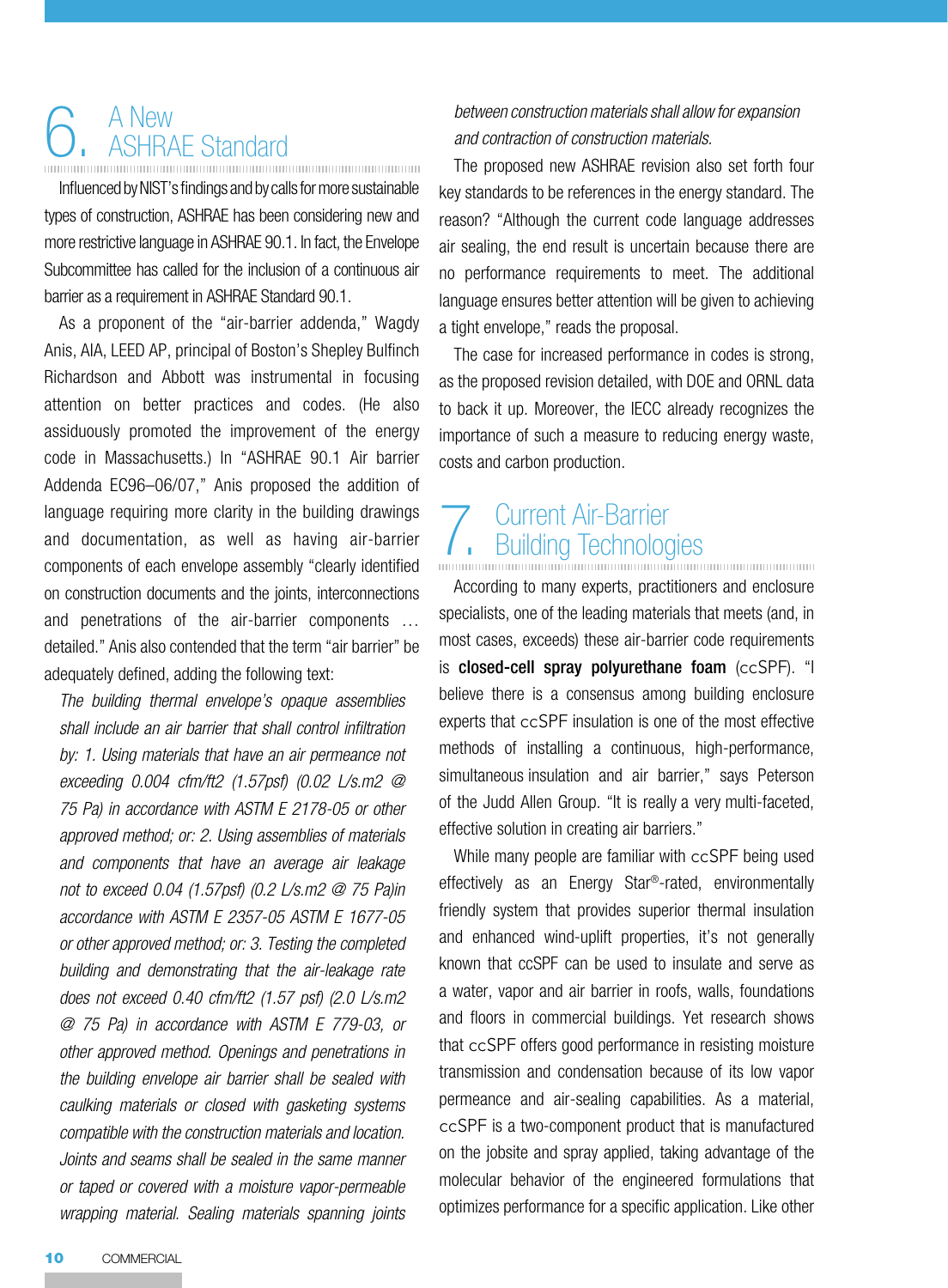spray polyurethane foams, ccSPF is self-adhering and easily attaches to all types of substrates: masonry, metal, wood, plastic and more.

Once applied, ccSPF is a relatively rigid product that creates an effective air barrier in addition to providing additional structural strength and the highest level of thermal insulation. Manufacturers are typically reporting an R-value of 6.7 per inch at mean temperature of 75 degrees (ASTM C-518- 04) and compressive strengths of 40-50 lbs. in 3-lb. (ASTM D1622-05) density roofing foams. In 2-lb. density wall foams, manufacturers report an R-value of about 6.2 per inch at mean temperature of 75 degrees (ASTM C-518-04) and compressive strengths of 20-25 lbs (ASTM D1622-05). This allows ccSPF to serve as a protection against thermal air and moisture vapor, and to qualify as Federal Emergency Management Agency (FEMA) listed products approved for use in flood zones.

Closed-cell spray polyurethane (ccSPF) foam air barriers also offer wind-load resistance, seamless or "monolithic" construction and almost zero air permeability, according to building-science experts. The product conforms to unusual shapes and fills in voids common in building enclosures and is rigid, self-supporting and fully self-adhering. Furthermore, installation is performed in a single operation and does not require large crews, fasteners, gluing or torches, which in many cases will lower labor and insurance costs. Typical closedcell spray polyurethane foam (ccSPF) insulation applications include roofs, foundations, framed cavity walls, concrete masonry units (CMU), precast concrete walls, curtain walls and IPS walls. (For information on costs, see page 15.)

In addition to ccSPF, more than 45 different products also meet the minimal properties of a high-performance air barrier. According to the National Institute of Building Sciences (NIBS), when choosing a material or system, basic parameters to consider are:

- The product must be able to *bridge at least a ¼-inch gap.* (Not all liquid-applied air-barrier materials meet this requirement.)
- The product should not be a *water-soluble* material after curing.
- The product must have a *relatively short cure time*—less than 24 hours, if possible—to establish membrane integrity and bonding.
- If water-based, the product *should not freeze* if applied during winter weather conditions.
- If the project is being completed in an urban setting or *near another occupied building*, exterior spray-applied products should be avoided or used with caution.
- Any product must be relatively *easy to inspect* after application.

Some specific examples of air-barrier materials and systems

for commercial buildings include the following, with notes on their effective use:

- *Polystyrene insulation boards. •* These products need to be covered with an additional airbarrier material at all seams and joints to create effective airbarrier systems.
- *Polyethylene films.* While these *•* are excellent as vapor retarders, they are discouraged for use as air-barrier systems alone unless used in elaborate sandwich applications, as the material itself is very thin and nonstructural.

### Typical Insulation R-Value per Inch

R-Values of Insulation Materials at 75º F



*"Closed-cell Spray Polyurethan Foam" Best Insulator & Air-barrier per Inch*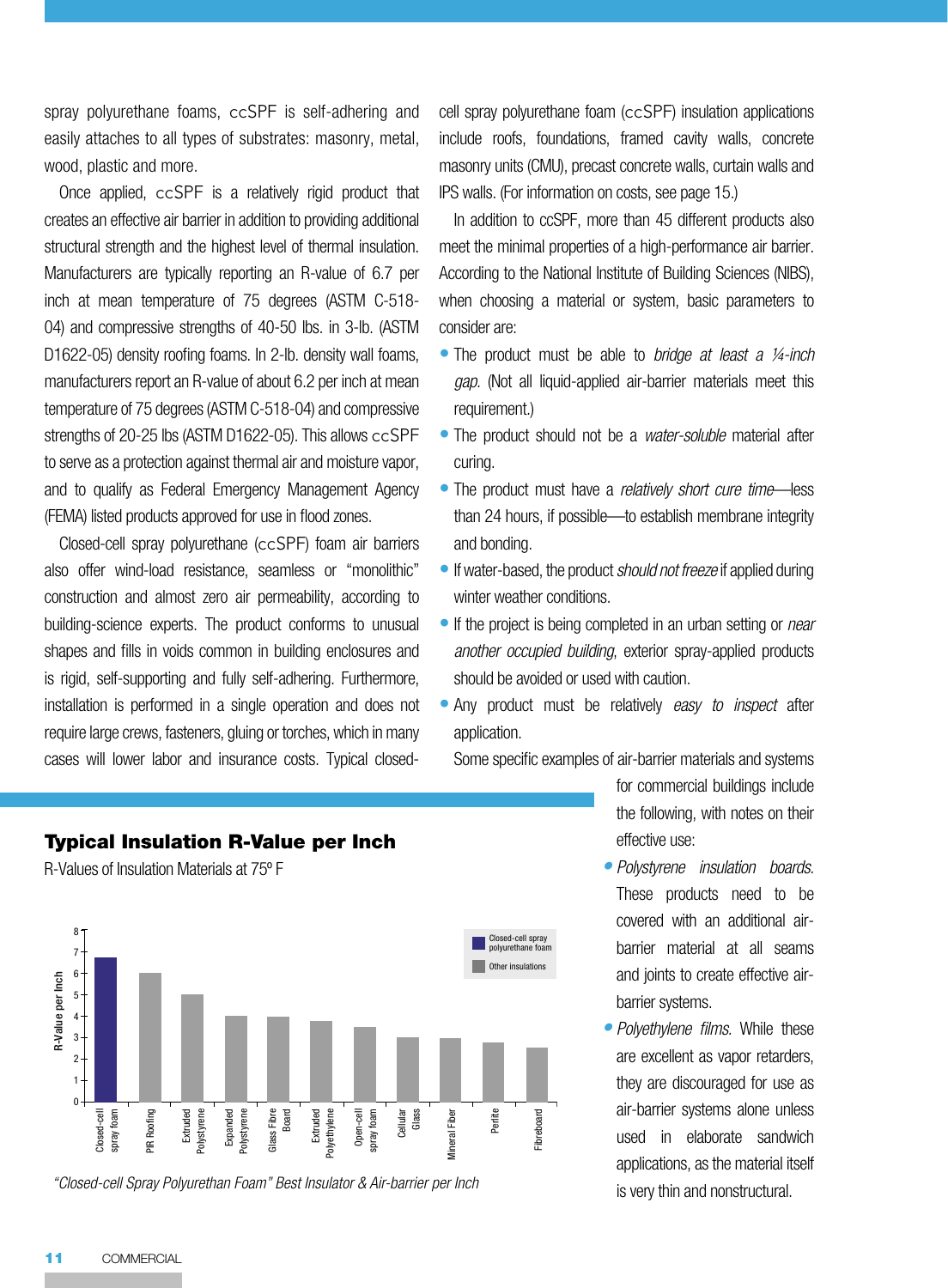- *Building wrap or pure polyethylene membranes*. One challenge *•* for this type of membrane is how to couple and seal pieces together at seams, with the roof, or into window systems and frames. Attaching these membranes without penetration, while still maintaining air-sealing properties, is challenging.
- *Wood-sheathing products.* In this case, the treatment of the *•* joints needs to be continuous, and because the products absorb moisture over time, they may delaminate.
- *Exterior-grade air-barrier systems.* These include gypsum *•* boards, peel-and-stick products and spray-applied and trowel-applied materials. A few words of caution: Trowel applications work well over masonry block, but they often cannot be used effectively over board or panel materials that contain or create joints and gaps in the substrate. It's also difficult to inspect completely the film thickness of trowelapplied systems. With peel-and-stick products, buildings with slight indoor negative pressures may cause the installed materials to delaminate from the block, and the entire membrane can end up suspended away from the substrate. Experts advise fastening peel-and-stick membranes in place on interior applications when used in negative pressure situations. Exterior applications may be limited due to insufficient support methods.
- *Sheet-steel buildings.* A growing number of building shells *•* have been shown to be relatively airtight, with elements and joints effectively sealed. Note that metal building movement, expansion and contraction can affect the long-term performance of the air-barrier seal.
- *Precast concrete.* Strong and air impermeable—if joints are *•* properly sealed—precast can be an air barrier.
- *Board and batt insulation.* While these products provide *•* R-value, they are not inherent air barriers and must have additional products or technologies added to the wall assemblies to achieve an effective building-envelope air barrier.
- *ccSPF insulation.* Spray-applied insulation can be used as a complete thermal, moisture and air-barrier system solution in addition to its ability to fill in gaps and voids in various types of construction.

According to Straube and Burnett, in many instances several different materials, are joined together as an assembly to provide an uninterrupted plane of primary airflow control. Regardless of how air control is achieved, the following five criteria must be met by the air-barrier system:

- **1. Continuity.** The air barrier must be continuous and uninterrupted throughout the building envelope and at all penetrations, including at doors, windows and wall joints including at corners and the like.
- 2. Strength. Because an air-barrier system is much less air permeable than the remainder of the enclosure assembly, it must be designed to transfer the full design wind load for example, a 30-year gust—to the structural system. Fastenings are often critical, especially for flexible, nonadhered membrane systems.
- 3. Durability. The air-barrier system must be durable enough to perform as designed for its full service life. Choice of airbarrier system should take repairs and replacement into consideration, as well as the stresses to the barrier plane due to movement, fatigue, temperature and the like.
- 4. Stiffness. The air barrier must be stiff enough so that deformations do not change the air permeance or distribute loads through unintentional load paths.
- 5. Impermeability. Naturally, air barriers must be impermeable to air. Although this is an easy property to measure, it is not as important as might be thought. In practice the ability to achieve continuity at joints, cracks and penetrations outweighs the air permeance of the solid materials that make up most of the area of the air-barrier system.

### 8. Characteristics and Advantages<br>
8. of ccSPF for Air Barriers of ccSPF for Air Barriers

Although a number of the products described above can make for effective air-barrier installations, ccSPF, with its unique properties, offers many advantages.

Before describing those benefits, it is important to note that the closed-cell foam (ccSPF), and not open-cell spray polyurethane foam (ocSPF) formulations, is generally preferred for air-barrier applications. Essentially, medium-density foams (1.5 pcf to 3 pcf - 24 kg/m3 to 48 kg/m3 ) are formulated to have a closed-cell content of greater than 90 percent combined with an effective R-value of about 6.7 per inch at a mean temperature of 75 degrees (ASTM C-518-04). Low-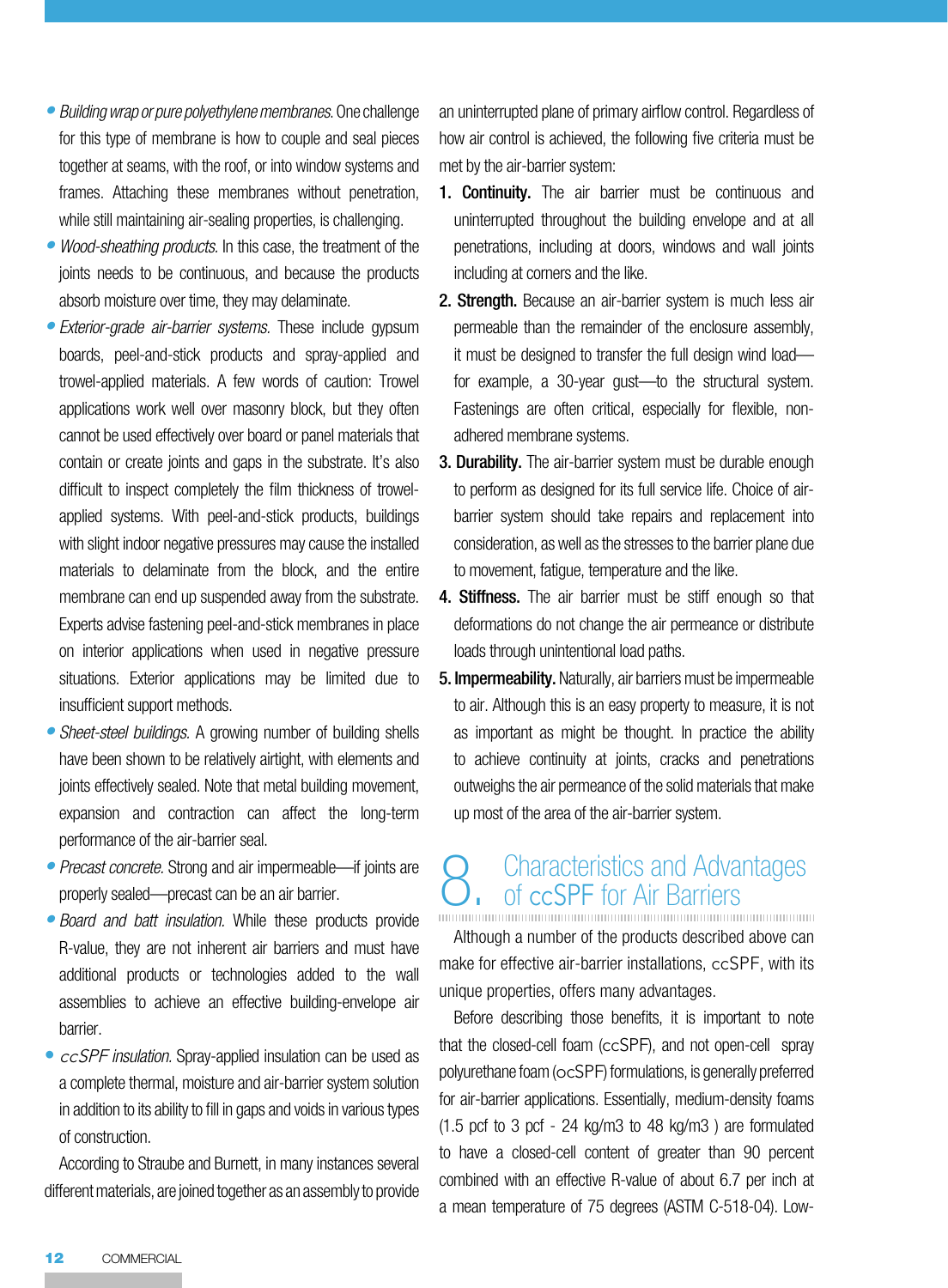#### Integral Vapor Retarder



#### Consistently Superior



#### Increased Safety



density (0.5 to 0.7 pcf -8 kg/m3 to 12 kg/m3) open-cell foams have approximately 60 percent open-cell content and offer R-values only between 3.0 and 3.6 per inch at a mean temperature of 75 degrees (ASTM C-518-04). However the open-cell materials are also susceptible to the absorption of both bulk water and moisture vapor. In fact, open-cell foams can absorb in excess of 30 percent water, by volume, which can create an environment for mold and odors.

 The closed-cell formulations, on the other hand, can actually improve building durability, structural strength and resistance to water and moisture. Authorities in building enclosures and air barriers note these characteristics in recommending ccSPF as an air barrier for a range of construction types and applications.

Application of ccSPF is relatively simple. The product is normally installed in the field by processing two liquid compounds through special two-part spray equipment aimed at the target surface or assembly. Foam is formed in a matter of seconds as the liquid hits the target and expands to about 30 times its original volume in a complete reaction of the two compounds. Tests show that the ccSPF material is watertight in 30 seconds, creating a monolithic and seamless mass. The very small cells within the foam are filled with an inert insulating gas, Enovate®, which is produced by Honeywell. The gas provides longterm insulation at very high aged R-values. Spray foam formulated with Enovate® insulating technology produces no harmful ozone-depleting effects and was awarded a 2002 Stratospheric Ozone Protection Award from the U.S. Environmental Protection Agency (EPA). The roof system is also listed by Factory Mutual (FM), Underwriters Laboratory (UL) and EPA's Energy Star program.

Peterson, who has worked extensively with the product, says, "The quality formulations being installed these days have very high thermal performance, display very little if any shrinkage and have the capacity to completely fill voids and unusual cavities that might otherwise be troublesome. The material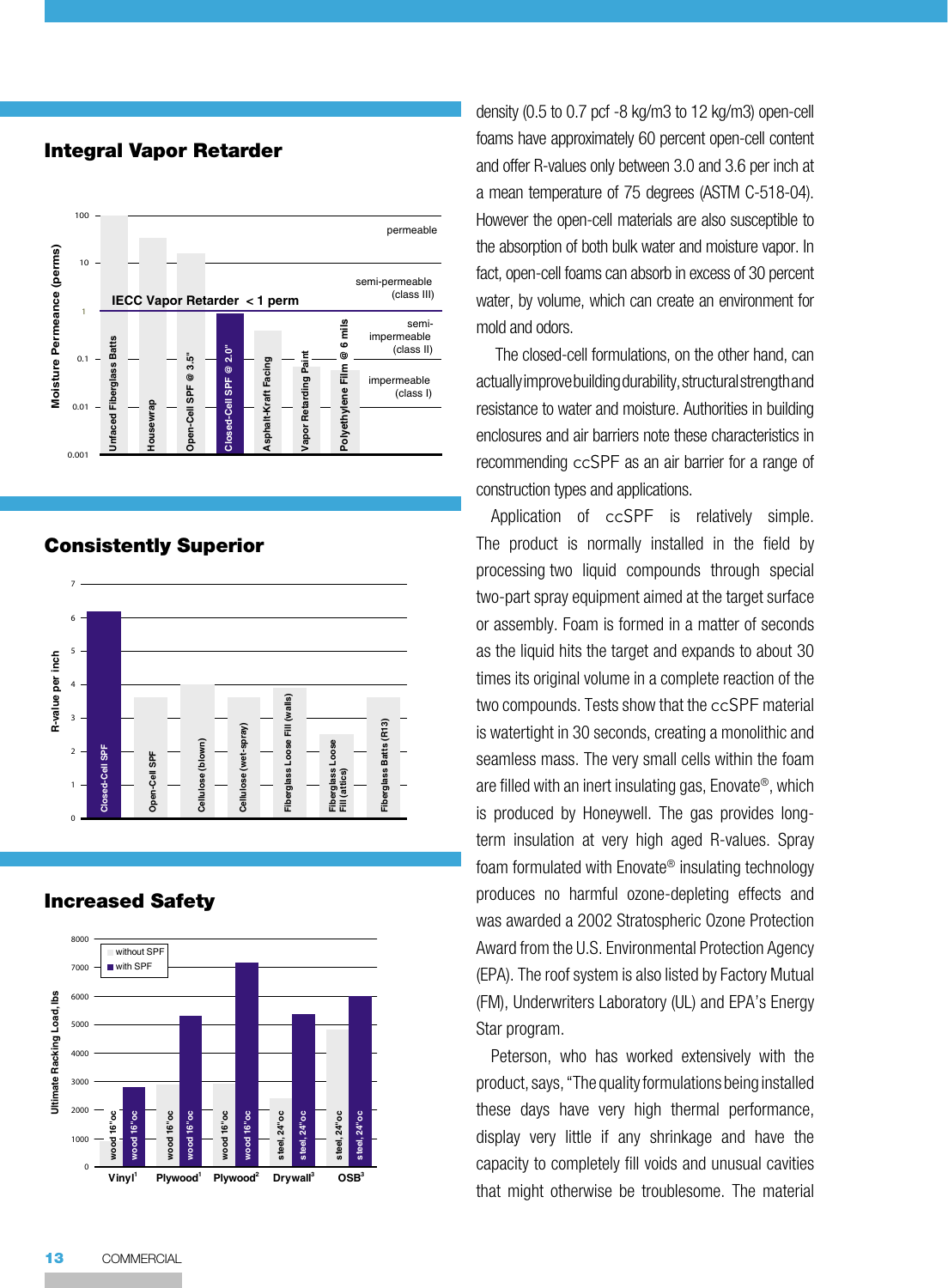is water-resistant and protects against miscellaneous condensation and leakages within the voids. Its rigid final state solidifies the framing, and given certain thicknesses and its resistance to moisture penetration, it helps reinforce the vapor-barrier function."

# 9. Testing Air Barriers for Performance (and Compliance)

To ensure that air-barrier materials meet the needs of rigorous, real-world applications, specifiers and building teams can refer to laboratory testing for meeting such standards as ASTM E-2357-05, which tests air-barrier assemblies for air leakage, and ASTM 2178-03, which tests for air leakage of materials. A blower door is typically employed to pressurize a building or specific areas of a building, allowing for the measurement of the leakage of air. Testing is performed on mock-up walls at pressures ranging from 1.6 lb/ft2 (75Pa) to 62 lb/ft2 (3000Pa). Air leakage is measured and visually checked. The Massachusetts Energy Code currently limits air leakage for air barriers to no more than 0.004 cfm/ft2 under a pressure differential of 1.57psf. Some manufacturers, however, test their products to even more rigorous levels to simulate the effects of variable wind loading in real-world circumstances.

It is important to note that air intrusion does not always result in air leakage. This mechanism is also called "wind-wash," "breathing" or "venting" and illustrates well that the defining line between interior climate and exterior climate in a building is effectively occurring behind the interior wall finish, such as the gypsum board. If the function of a building envelope is to keep outside air out and inside air in, a properly designed and placed air barrier is the best system to perform this function.

Of course, acceptance of a product should never rely solely on air-leakage testing. The physical properties of the materials need to be compatible with assembly and climate—and serve the intended results. "Review other test methods related to the products' physical properties to determine the durability and long-term performance of the membrane," says one manufacturer. Just as important as air leakage are such physical properties such as low-temperature flexibility, adhesion, tensile strength and the like.

On the issue of cost-effectiveness, the industry-standard benchmark, as mentioned earlier, is the definitive NIST report, *NISTIR 7238 Investigation of the Impact of Commercial Building*  *Envelope Air Tightness on HVAC Energy Use.* In brief, this report benchmarks calculated energy costs in several cities and compares the first cost of air barriers.

It's important to note that one of the air-barrier criteria is the ability to meet a "scalar," which is a factor of eight that is applied to the energy savings. In other words, the NIST report has determined that the first cost for energy barriers should not exceed eight times the energy savings attributed (defined by NISTIR computer model) to the air barrier. So any payback period, based solely on energy savings, should be eight years or less.

For detailed costing of air barriers, information from RSMeans follows in Section 11 of this white paper. These comparative assembly costs and "first costs" for the installation of various airbarrier materials employ national average cost estimates based upon the RSMeans Costworks™ cost database. The unit costs can be adjusted to various locations to define the differential in cost for the suggested air-barrier requirement. Finally, a return on investment can be determined from the calculated energy savings predicted by the NIST computer model. (See "RSMeans Cost Data for Air-Barrier Assemblies," page 15.)

# 10. Action Plan:<br>
ccSPF and Air Barriers

In a nutshell, it can be argued that air barriers have become a permanent element of energy conservation in building design and construction and are increasingly being adopted as part of building codes. As Anis states, "Commissioning the air-barrier system is important in the design and construction of buildings that are sustainable, healthful, durable and energy efficient." For that reason, we recommend the following:

- 1. Reinforce understanding of air barriers as systems, not materials. As has been pointed out, the use of air barriers must be evaluated as part of the overall building system. Similarly, architects and design professionals must be aware of issues surrounding air barriers, as their design decisions can impact air barriers' effectiveness, since wind effect, stack effect and HVAC fan pressurization are the three primary causes of air infiltration and exfiltration in a building.
- 2. Increase awareness of ccSPF and other materials for air-barrier applications. Although there are more than 45 materials that meet minimum criteria for air barriers, ccSPF's unique chemical composition and adhesion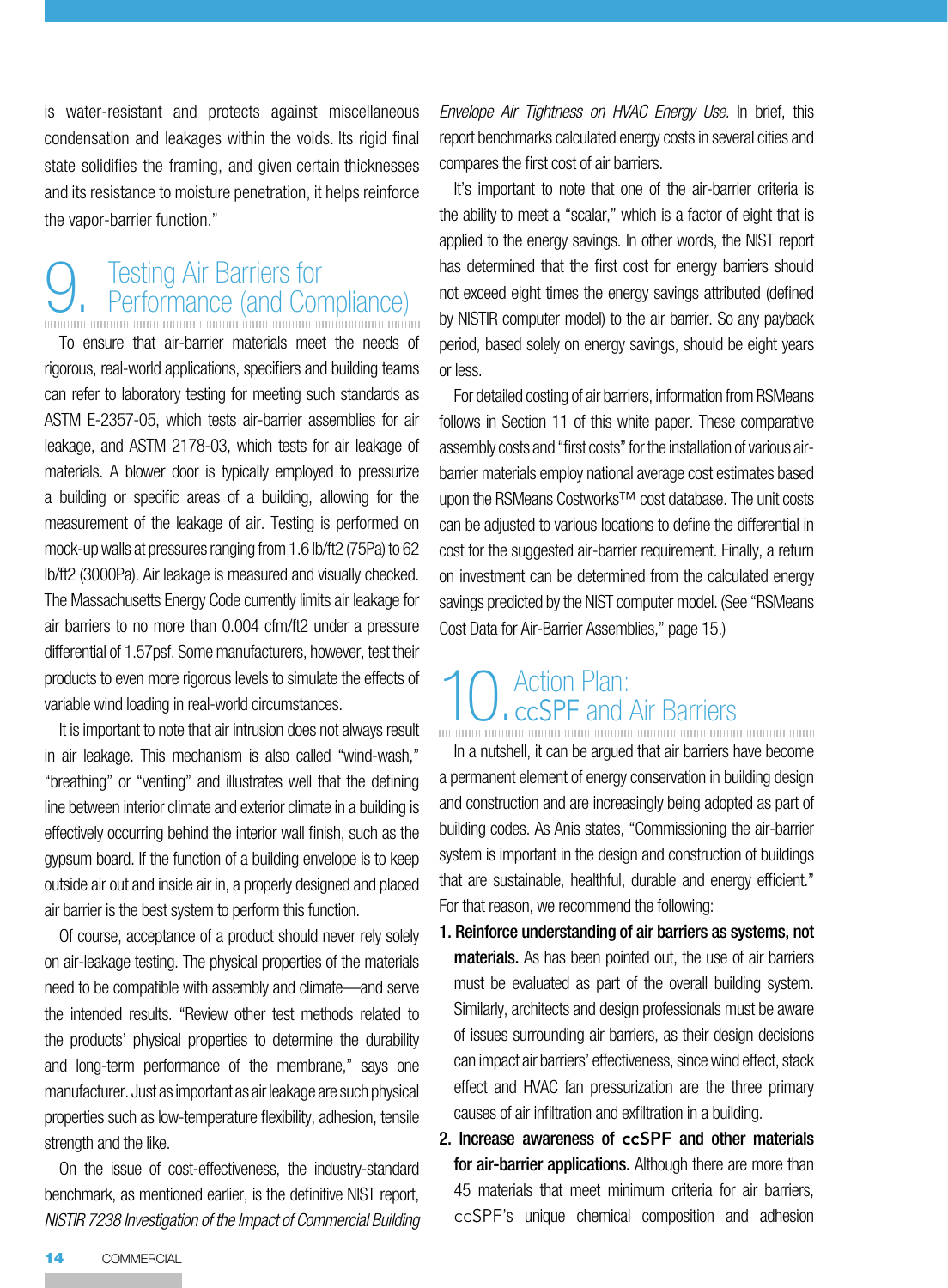properties, along with ease of application and air-barrier properties, make it a very strong high-performance choice. Consequently, it is recommended that design professionals familiarize themselves with ccSPF characteristics, and construction professionals and building owners take pains to utilize certified air-barrier contractors who are trained and certified in the application of ccSPF.

3. Promote the use of air barriers to reduce energy waste and enhance sustainability. Whichever material is chosen to seal the building envelope, experts believe that air barriers are an important part of the construction process that will help better control buildings environments. Whether the goal is better occupant experience or reduced carbon footprints, an effective air barrier is just one element on the way to a more sustainable future.

## 11. RSMeans Cost Data<br>1. for Air-Barrier Assemblies Air-Barrier Assemblies

Note: U.S. Dollars

#### **Masonry**

| 1/2" Gypsum wallboard, taped and finished         | \$1.30  |
|---------------------------------------------------|---------|
| 8" CMU                                            | \$9.85  |
| Closed-cell spray polyurethane insulation R-15    | \$1.79  |
| <b>Brick veneer</b>                               | \$13.40 |
| <b>Total per Square Foot</b>                      | \$26.34 |
| 1/2" Gypsum wallboard, taped and finished         | \$1.30  |
| 8" CMU                                            | \$9.85  |
| Polyethylene and rubberized asphalt sheet barrier | \$2.24  |
| Extruded polystyrene insulation R-15              | \$2.19  |
| <b>Brick veneer</b>                               | \$13.40 |
| <b>Total per Square Foot</b>                      | \$28.98 |
| 1/2" Gypsum wallboard, taped and finished         | \$1.30  |

1/2" Gypsum wallboard, taped and finished 8" CMU Polyethylene and rubberized asphalt sheet barrier Expanded polystyrene insulation R-15 Brick veneer Total per Square Foot \$9.85 \$2.24 \$1.67 \$13.40 \$28.46



#### **Metal Stud**

| 1/2" Gypsum wallboard, taped and finished         | \$1.30  |
|---------------------------------------------------|---------|
| 3-5/8" 25 Ga. Metal Stud & track, 16" O.C.        | \$1.57  |
| Gypsum sheathing with embedded glass mats         | \$1.43  |
| Closed-cell spray polyurethane insulation R-15    | \$1.79  |
| <b>Brick veneer</b>                               | \$13.40 |
| <b>Total per Square Foot</b>                      | \$19.49 |
| 1/2" Gypsum wallboard, taped and finished         | \$1.30  |
| 3-5/8" 25 Ga. Metal Stud & track, 16" O.C.        | \$1.57  |
| Gypsum sheathing with embedded glass mats         | \$1.43  |
| Polyethylene and rubberized asphalt sheet barrier | \$2.24  |
| Extruded polystyrene insulation R-15              | \$2.19  |
| <b>Brick veneer</b>                               | \$13.40 |
| <b>Total per Square Foot</b>                      | \$22.13 |
| 1/2" Gypsum wallboard, taped and finished         | \$1.30  |
| 3-5/8" 25 Ga. Metal Stud & track, 16" O.C.        | \$1.57  |
| Gypsum sheathing with embedded glass mats         | \$1.43  |
| Polyethylene and rubberized asphalt sheet barrier | \$2.24  |
| Expanded polystyrene insulation R-15              | \$1.67  |
| <b>Brick veneer</b>                               | \$13.40 |
| <b>Total per Square Foot</b>                      | \$21.61 |
| 1/2" Gypsum wallboard, taped and finished         | \$1.30  |
| 3-5/8" 25 Ga. Metal Stud & track, 16" O.C.        | \$1.57  |
| Gypsum sheathing with embedded glass mats         | \$1.43  |
| Polyethylene and rubberized asphalt sheet barrier | \$2.24  |
| Fiberglass batt insulation                        | \$0.71  |
| <b>Brick veneer</b>                               | \$13.40 |
| <b>Total per Square Foot</b>                      | \$20.65 |
| 1/2" Gypsum wallboard, taped and finished         | \$1.30  |
| 3-5/8" 25 Ga. Metal Stud & track, 16" O.C.        | \$1.57  |
| Gypsum sheathing with embedded glass mats         | \$1.43  |
| Polyethylene and rubberized asphalt sheet barrier | \$2.24  |
| Cellulose insulation                              | \$1.01  |
| <b>Brick veneer</b>                               | \$13.40 |
| <b>Total per Square Foot</b>                      | \$20.95 |

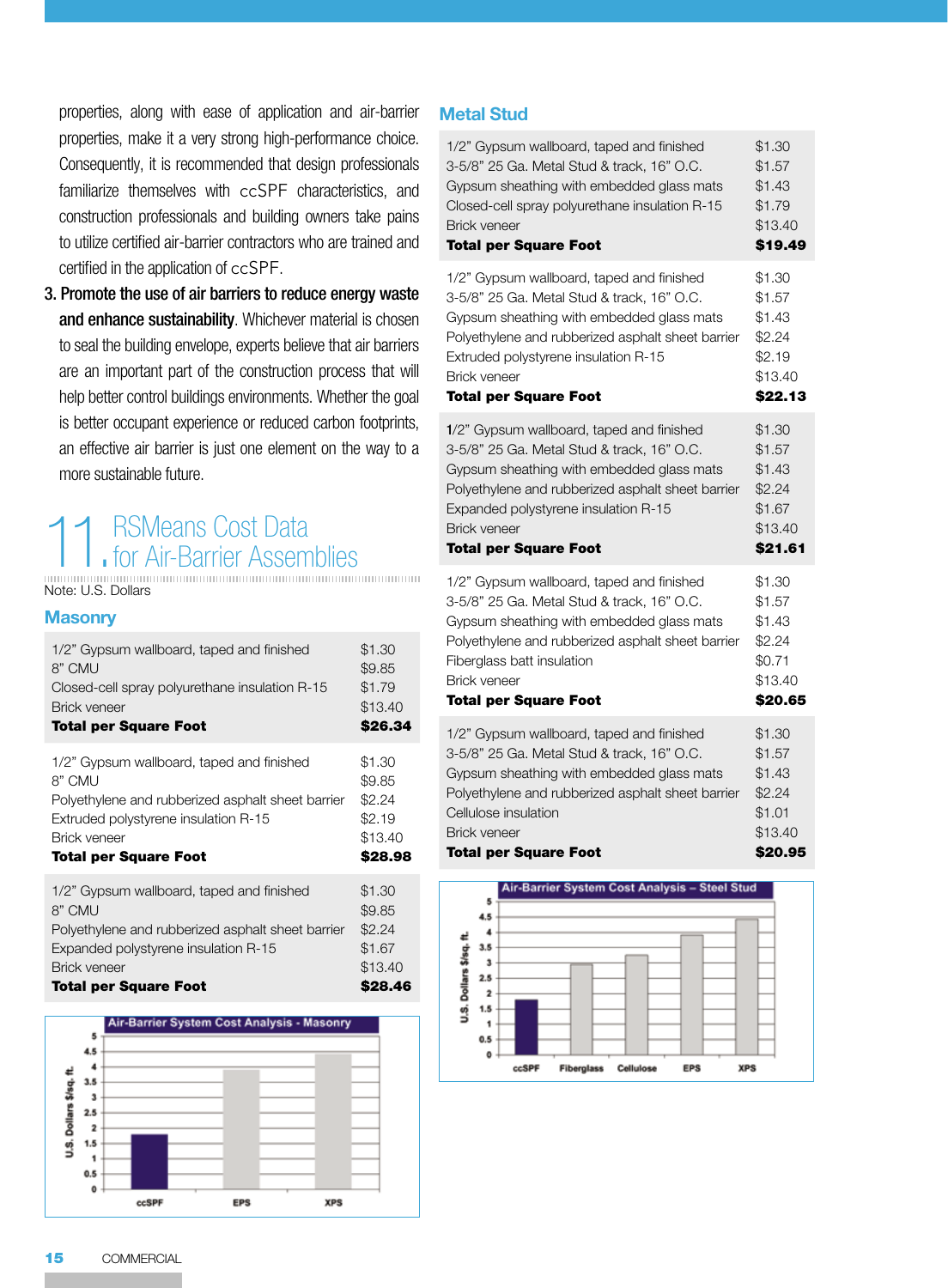## 12. RSMeans Cost Data for Spray Polyurethane Foam Insulation<br>
The Wall & Roof Air-barrier Assemblies Wall & Roof Air-barrier Assemblies

Note: The following chart refers to new construction. Retro-fit applications may require additional labor, materials, site-preparation, disposal and scheduling cost. Costs shown are in U.S. Dollars."

#### 07 57 Coated Foamed Roofing

#### 07 57 13 - Sprayed Polyurethane Foam Roofing

|      |                                                                                   |             |              |                    |      | 2008 Bare Costs |       |           |       | <b>Total</b>  |
|------|-----------------------------------------------------------------------------------|-------------|--------------|--------------------|------|-----------------|-------|-----------|-------|---------------|
| 0010 | SPRAY POLYURETHANE FOAM ROOFING                                                   | Crew        | Daily Output | <b>Labor-Hours</b> | Unit | Material        | Labor | Equipment | Total | Incl. $O & P$ |
|      | Primer for metal substrate, when required                                         | <b>ROFC</b> | 3000         |                    |      | S.F. 0.38       | 0.08  |           | 0.46  | 0.56          |
|      | Primer for non-metal substrate, when required                                     | <b>ROFC</b> | 3000         |                    |      | S.F. 0.15       | 0.08  |           | 0.23  | 0.31          |
|      | Closed cell spray polyurethane foam,<br>3 lbs. per cubic foot density, 1", R6.7   | $G-2A$      | 15000        | 0.002              |      | S.F. 0.68       | 0.05  | 0.04      | 0.77  | 0.87          |
|      | 2", R <sub>13</sub> .4                                                            | $G-2A$      | 13125        | 0.002              | S.F. | 1.36            | 0.05  | 0.05      | 1.46  | 1.63          |
|      | 3", R <sub>20.1</sub>                                                             | G-2A        | 11485        | 0.002              | S.F. | 12.04           | 0.06  | 0.05      | 2.15  | 2.40          |
|      | Spray-on acrylic coating (add an additional<br>\$.20/sq.ft. for silicone coating) | $G-2A$      | 2500         | 0.010              |      | S.F. 0.41       | 0.28  | 0.24      | 0.93  | 1.18          |
|      | Warranty, 5 - 20 year manufacturers                                               |             |              |                    | S.F. |                 |       |           |       | 0.06          |
|      | 20 year, no dollar limit                                                          |             |              |                    | S.F. |                 |       |           |       | 0.15          |

#### 07 21 Thermal Insulation

#### 07 21 29.10 - Sprayed Insulation

|      |                                                                          |        |              |                    |      | 2008 Bare Costs |       |           | <b>Total</b> |               |
|------|--------------------------------------------------------------------------|--------|--------------|--------------------|------|-----------------|-------|-----------|--------------|---------------|
| 0010 | <b>SPRAYED WALL INSULATION</b>                                           | Crew   | Daily Output | <b>Labor-Hours</b> | Unit | Material        | Labor | Equipment | <b>Total</b> | Incl. $O & P$ |
| 0030 | Closed cell, spray polyurethane foam,<br>2 pounds per cubic foot density |        |              |                    |      |                 |       |           |              |               |
|      | 1" thick. R6.2                                                           | $G-2A$ | 6000         | 0.004              |      | S.F. 0.43       | 0.12  | 0.10      | 0.65         | 0.78          |
|      | 2" thick, R12.4                                                          | $G-2A$ | 3000         | 0.008              | S.F. | 0.86            | 0.23  | 0.20      | 1.30         | 1.55          |
|      | 3" thick, R18.6                                                          | $G-2A$ | 2000         | 0.012              | S.F. | 1.29            | 0.35  | 0.30      | 1.94         | 2.33          |
|      | 3-1/2" thick. R21.7                                                      | $G-2A$ | 1715         | 0.014              | B.F. | 1.50            | 0.41  | 0.35      | 2.26         | 2.71          |
|      | 4" thick, R24.8                                                          | $G-2A$ | 1500         | 0.016              | S.F. | 1.72            | 0.47  | 0.40      | 2.59         | 3.11          |
|      | 5" thick, R31                                                            | $G-2A$ | 1200         | 0.020              | S.F. | 2.15            | 0.59  | 0.50      | 3.24         | 3.88          |
|      | 5-1/2" thick, R34.1                                                      | $G-2A$ | 1090         | 0.022              | S.F. | 12.36           | 0.64  | 0.55      | 3.56         | 4.27          |
|      | 6" thick, R37.2                                                          | $G-2A$ | 1000         | 0.024              | S.F. | 2.58            | 0.70  | 0.60      | 3.89         | 4.66          |

RSMeans is providing costs based upon the typical assembly information available at present.

Translating these tables into ROI, real savings on energy costs, completes this evaluation of ccSPF and its value as an air barrier.

Providing definition around cost-effectiveness is the definitive NIST report -

*NISTIR 7238 "Investigation of the Impact of Commercial Building Envelope Air Tightness on HVAC Energy Use." This report, echoing a similar study by Oakridge National Labs (ORNL), benchmarks calculated energy costs in* 

*several cities and compares first cost of air barriers. One of the criteria is the ability to meet a "scalar" which is a factor of 8 that is applied to the energy savings. In other words, the NIST report has determined that the first costs for energy barriers should not exceed 8x the energy savings attributed (defined by NISTIR computer model) to the air barrier. Another way to look at this is that the payback period (based solely on energy savings) should be 8 years or less.*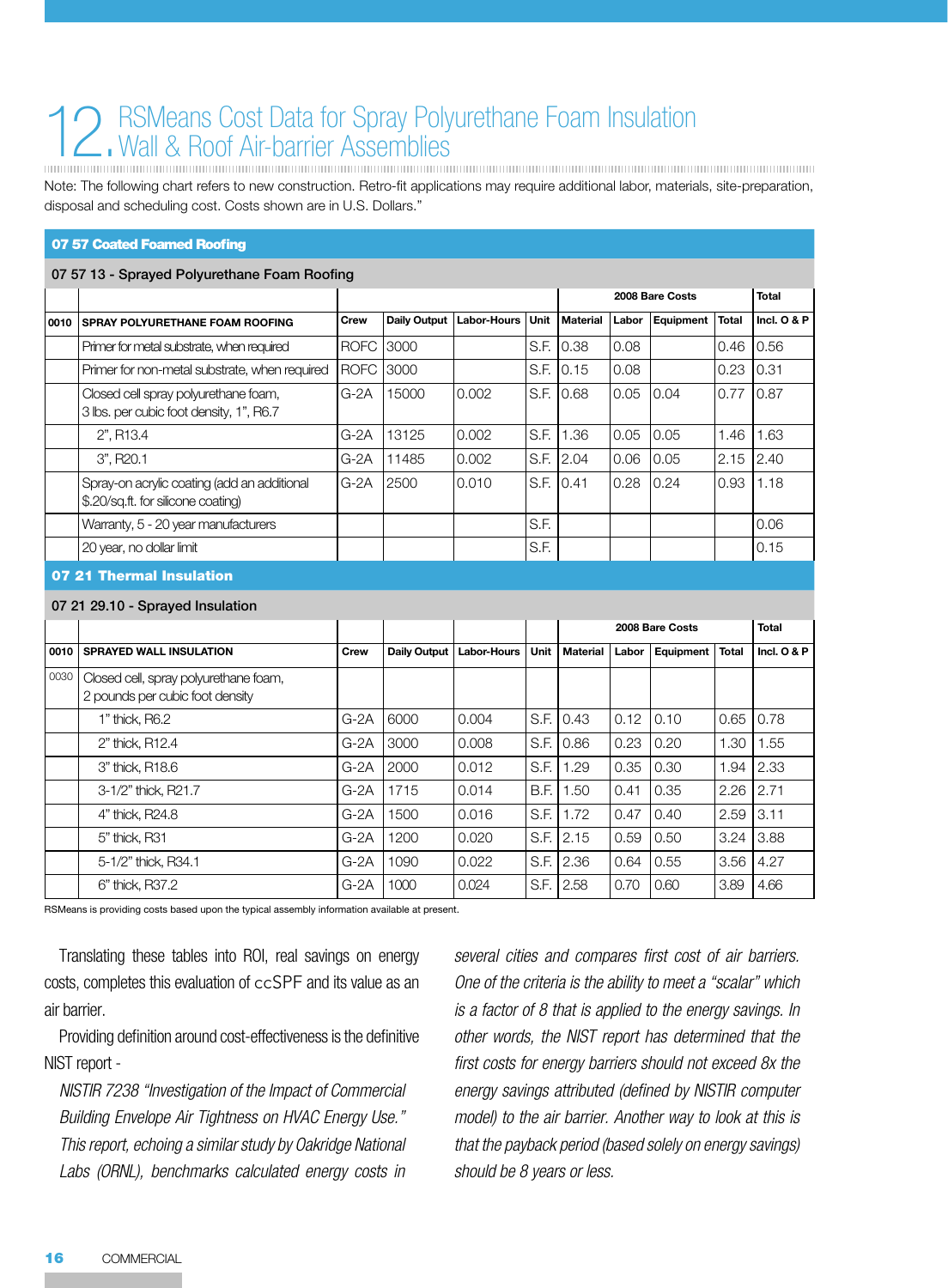#### **Table 1: NIST Summary**

| City               | Gas Savings \$ | Gas Savings % | <b>Electrical</b><br>Savings \$ | <b>Electrical</b><br>Savings % | <b>Total Savings</b> |
|--------------------|----------------|---------------|---------------------------------|--------------------------------|----------------------|
| Bismark            | \$1,854        | 42%           | \$1,340                         | 26%                            | \$3,195              |
| <b>Minneapolis</b> | \$1,872        | 43%           | \$1.811                         | 33%                            | \$3,683              |
| St. Louis          | \$1,460        | 57%           | \$1,555                         | 28%                            | \$3,016              |
| Phoenix            | \$124          | 77%           | \$620                           | 9%                             | \$745                |
| Miami              | \$0            | 0%            | \$769                           | 10%                            | \$769                |

Annual Energy Cost Savings for 24,200 ft<sup>2</sup> Office Building at Target Air Leakage Level

RSMeans has determined "first costs" for the installation of various insulation materials and has localized those costs to the NIST subject cities shown in Table 1 utilizing RSMeans Costworks™ cost database. The next step in the analysis is to calculate material costs for insulation materials used in the office-building simulation and calculate cost of closed-cell spray polyurethane foam (ccSPF) for the same dimensions.

The NIST study looks only at thermal insulation; the study did not consider the additional value of closed-cell spray polyurethane foam as an air barrier in the analysis. Therefore, the purpose of the analysis conducted by RSMeans was to demonstrate cost differentials between an air barrier used solely by itself in today's office building construction and a typical Means Uniformat II Assembly. The final step in the analysis is to adjust costs to various locations, defining the cost differential for the suggested air barrier requirement. ROI can be estimated from the calculated energy savings predicted by the NIST computer model above.

RSMeans "first cost" analysis calculations indicate that ccSPF is highly cost-effective in northern climates where heating costs predominate. In Bismarck, for example, as shown in the chart above, total energy savings are \$3,195 per year when the target air leakage level is met. The RS Means simulation calculated a material and installation savings of \$2,568 by using ccSPF as insulation in Bismarck. This provides a savings even before heating costs, but these numbers only tell part of the story.

Calculate the savings incurred by using ccSPF in its dual role, as a component in the air barrier assembly and as an insulation material, and the impact becomes even greater. The benefit in the Bismarck building example becomes a \$13,458 savings. In Minneapolis, the material and

installation savings was \$3,683 when ccSPF was used as insulation, again providing a benefit before heating costs. Add the air-barrier advantage and the savings balloons to over \$14,000.

In the St. Louis example, it costs an additional \$8,659 to insulate the building with ccSPF. But again, utilizing ccSPF provides an air barrier in addition to insulation. The value of the air barrier is \$10,890. This, in effect, reverses the additional installation cost, creating savings of \$2,231. In Phoenix and Miami the use of ccSPF as insulation generated an additional cost of about \$7500 for each city. However, in both instances, the savings created when ccSPF was considered as both insulation and air-barrier component outweigh the additional cost to create a \$3400 savings.

In all five cities cited in the example above, using ccSPF as both the insulation and as a component of the air-barrier assembly resulted in substantial construction savings. Furthermore, the annual energy savings achieved by meeting the target air leakage level make ccSPF a very attractive option.

#### **To learn more about ccSPF go to ccSPF.com**